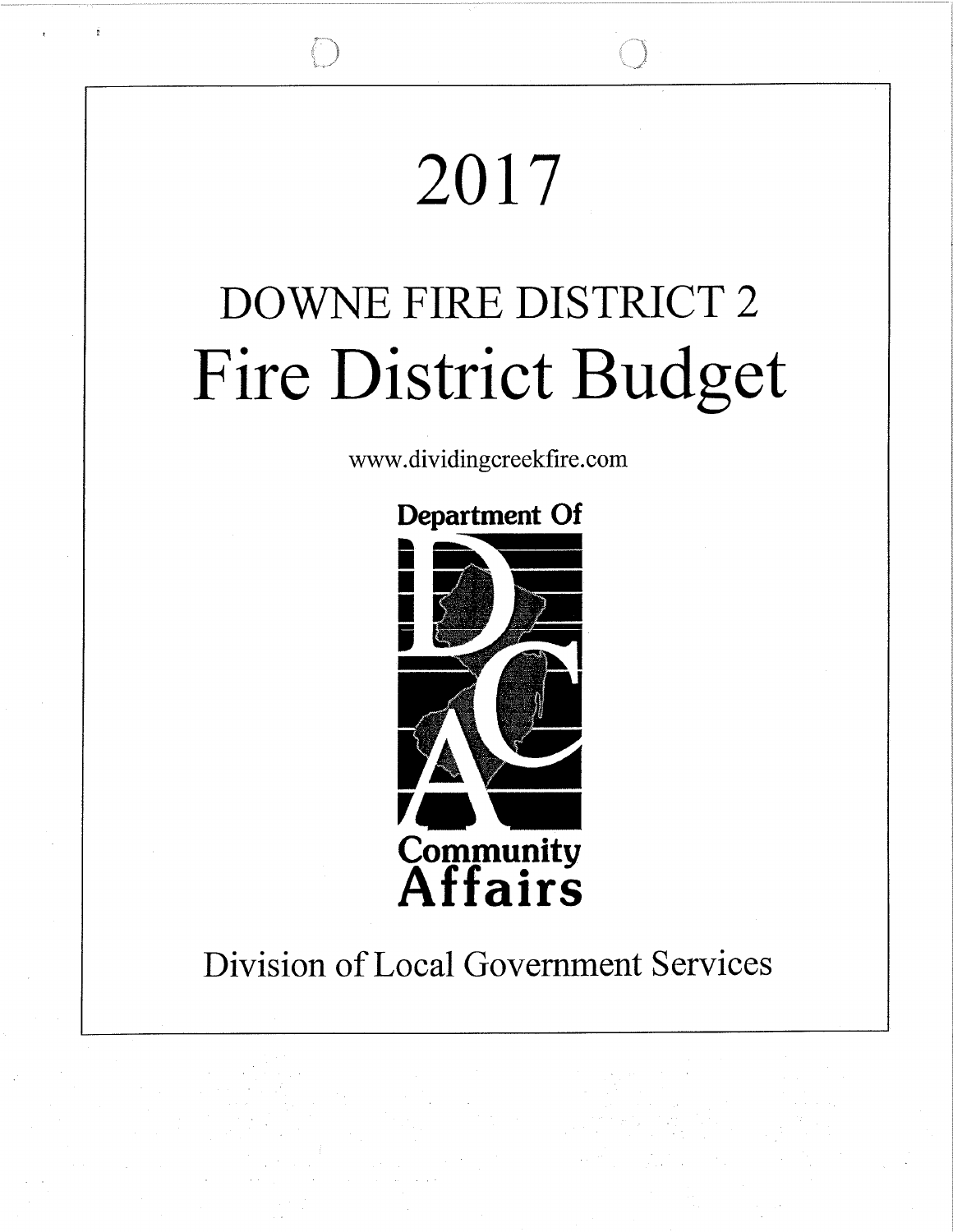## 2017 FIRE DISTRICT BUDGET

## **Certification Section**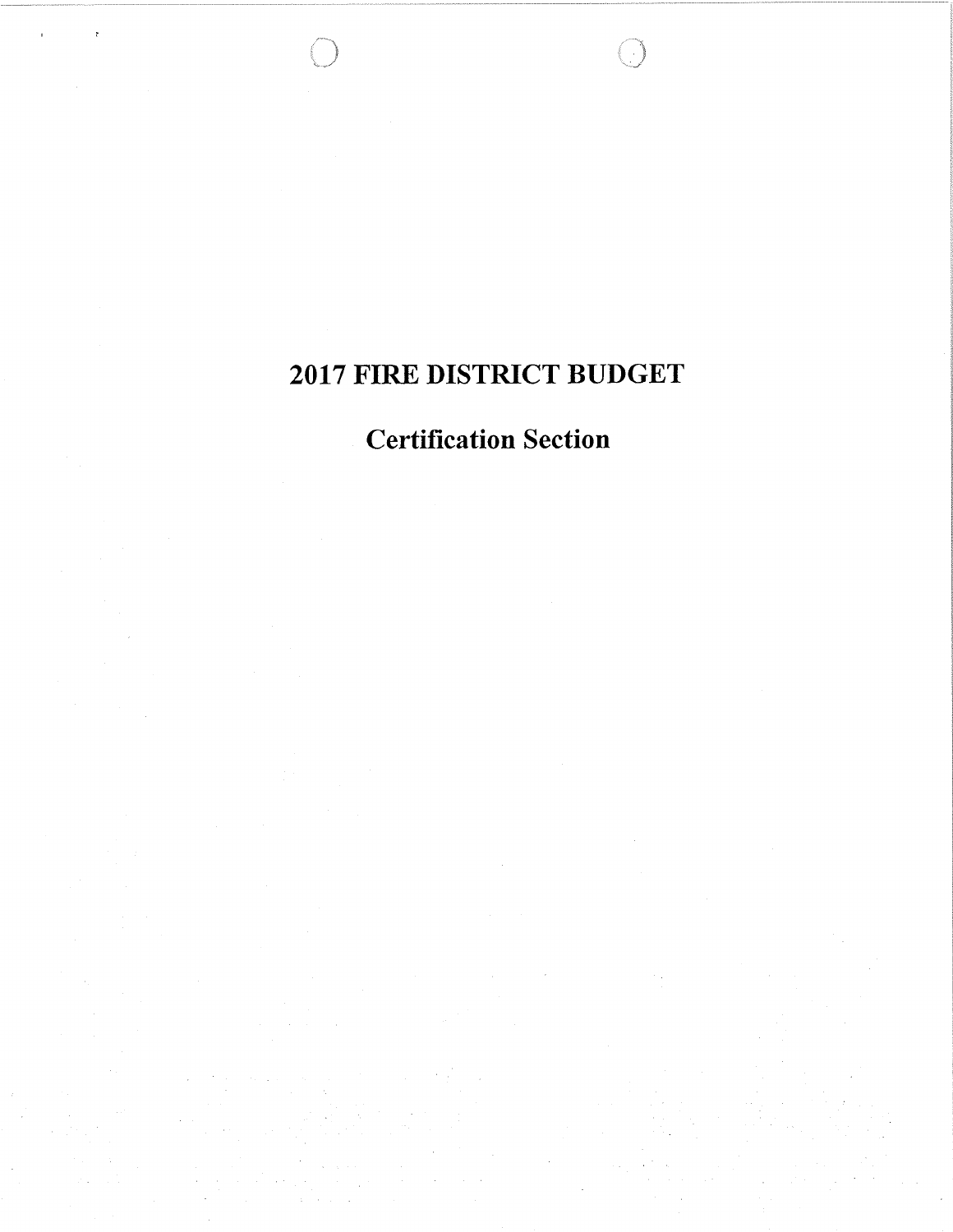20t7

'\_)

## Downe Township

### FIRE DISTRICT NO. 2 BUDGET

#### FISCAL YEAR: January 1, 2017 to December 31, 2017

For Division Use OnIv

#### CERTIFICATION OF APPROVED BUDGET

It is hereby certified that the approved Budget made a part hereof complies with the requirements of law and the rules and regulations of the Local Finance Board, and approval is given pursuant to N.J.S.A. 404:54-I1.

> State of New Jersey Department of Community Affairs Director of the Division of Local Government Services

By: Date:

' .'3

#### CERTIFTCATION OF ADOPTED BUDGET

It is hereby certified that the adopted Budget made a part hereof has been compared with the approved Budget previously certified by the Division, and any amendments made thereto. This adopted Budget is certified with respect to such amendments and comparisons only.

> State of New Jersey Department of Community Affairs Director of the Division of Local Government Services

By: Date: Date:

Page C-l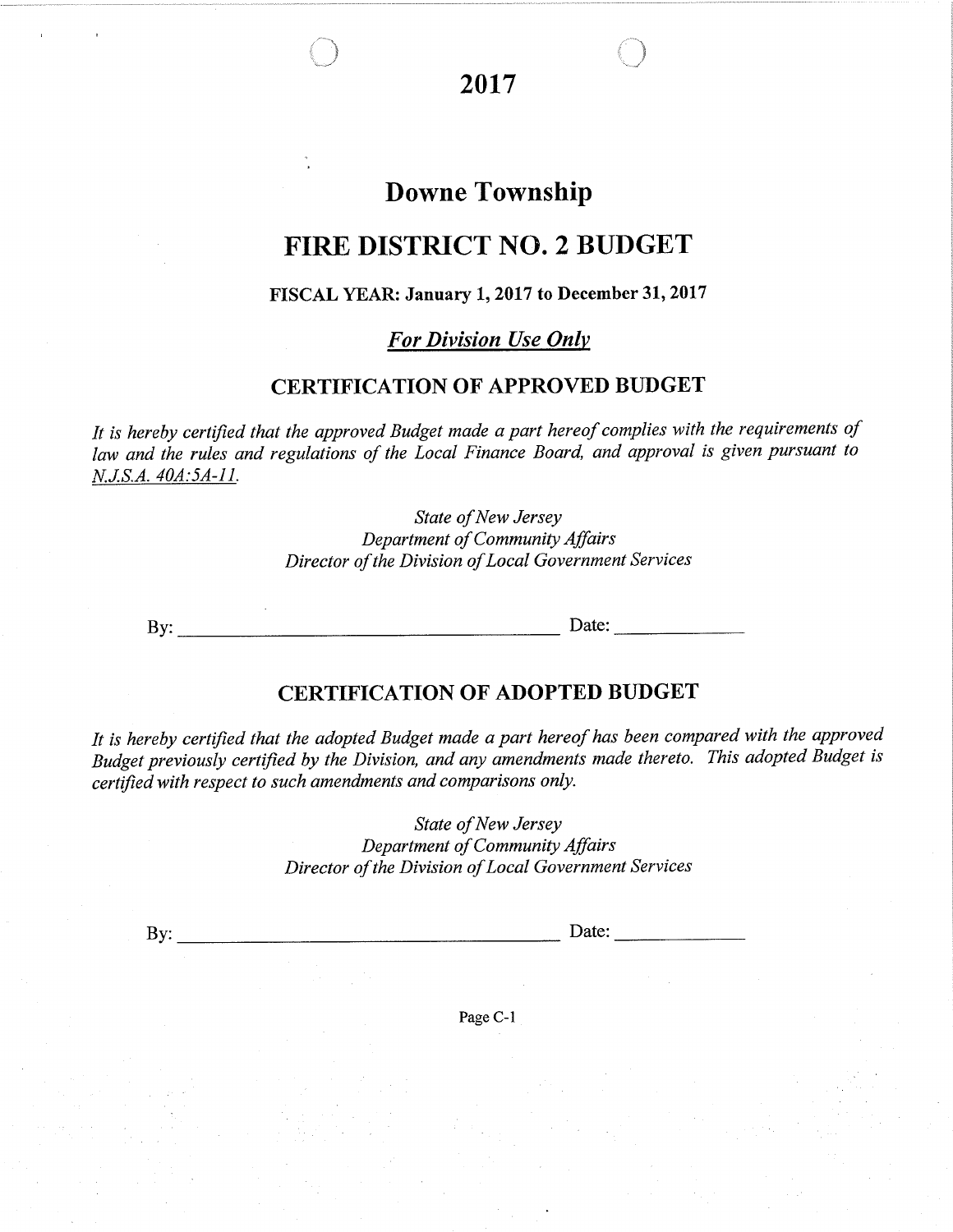# 2017 PREPARER'S CERTIFICATION

 $\cap$  ''  $\cap$  '' $\cap$ 

## Downe Township

## FIRE DISTRICT NO. 2 BUDGET

#### FISCAL YEAR: January 1, 2017 to December 31, 2017

It is hereby certified that the Fire District Budget, including the annual budget and all schedules attached thereto, represents the Board of Commissioners' resolve with respect to statute in that: all estimates of revenues, including the amount to be raised by taxation to support the district budget, are reasonable, accurate and correctly stated; all items of appropriation are properly set forth; and in itemization, form and content, the budget will permit the exercise of the comptroller function within the Fire District.

It is further certified that all proposed budgeted amounts and totals are correct. Also, I hereby provide reasonable assurance that all assertions contained herein are accurate and all required schedules are completed and attached.

| Preparer's<br>Signature: |                                      |             |                   |
|--------------------------|--------------------------------------|-------------|-------------------|
| Name:                    | Nightlinger, Colavita, & Volpa, P.A. |             |                   |
| Title:                   |                                      |             |                   |
| Address:                 | 991 S. Blackhorse Pike               |             |                   |
|                          | Williamstown, New Jersey 08094       |             |                   |
| Phone Number:            | $(856)$ 629-3111                     | Fax Number: | $(856)728 - 2245$ |
| E-mail address:          | $ray(a)$ colavita.net                |             |                   |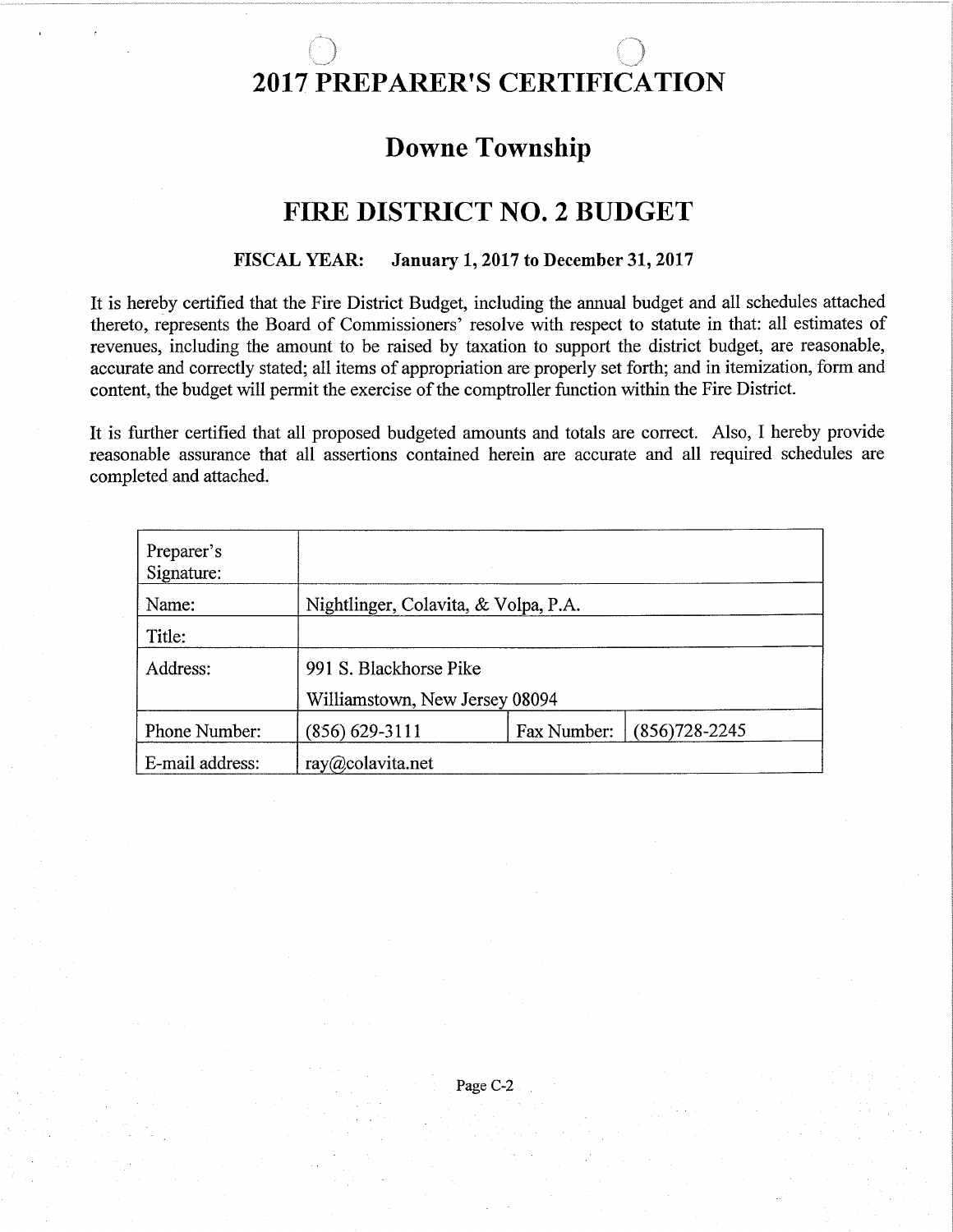#### $\sim$   $\sim$   $\sim$ ' ,.. 2OI7 PREPARBR'S CERTIFICATION **OTHER ASSETS**

## Downe Township

## FIRE DISTRICT NO. 2 BUDGET

#### FISCAL YEAR: January 1,2017 to December3l,20l7

It is hereby certified that operating appropriations, as reported in this annual budget on Page F-3, for the acquisition of Other Assets not included as Capital Outlays are Non-Bondable Assets. The Board of Commissioners has determined that the aforementioned Other Asset appropriation(s) do not meet the criteria for bonding pursuant to the Local Bond Law (N.J.S.A. 40A: 2-1 et. seq.) and more specifically, as it pertains to the expected useful life of the asset, pursuant to N.J.S.A. 404:2-21.

It is further certified that the Other Asset appropriation(s) as reported herein have been determined not to be Capital Assets pursuant to N.J.S.A. 40A:14-84 and  $40A:14-85$ . Therefore, the election has been made to treat such Other Assets as Operating Appropriations: Current Operating Expenses, pursuant to N.J.S.A. 40A: 14-78.6.

| Preparer's Signature: |                                      |             |                  |  |
|-----------------------|--------------------------------------|-------------|------------------|--|
| Name:                 | Nightlinger, Colavita, & Volpa, P.A. |             |                  |  |
| Title:                |                                      |             |                  |  |
| Address:              | 991 S. Blackhorse Pike               |             |                  |  |
|                       | Williamstown, New Jersey 08094       |             |                  |  |
| Phone Number:         | $(856) 629 - 3111$                   | Fax Number: | $(856)$ 728-2245 |  |
| E-mail address:       | $ray(a)$ colavita.net                |             |                  |  |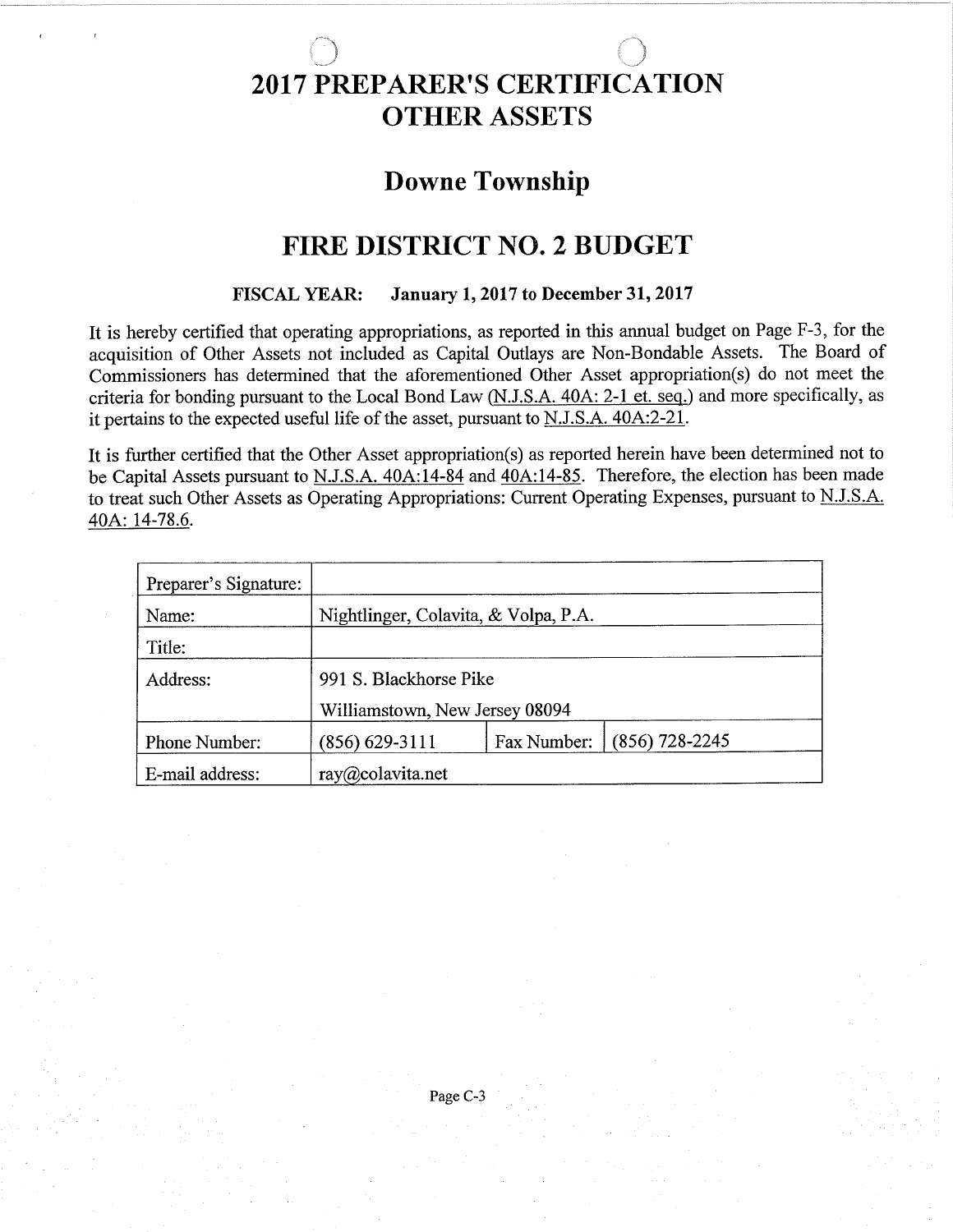# 2017 APPROVAL CERTIFICATION

## **Downe Township**

## **FIRE DISTRICT NO. 2 BUDGET**

#### **January 1, 2017 to December 31, 2017 FISCAL YEAR:**

It is hereby certified that the Fire District Budget, including all schedules appended hereto, are a true copy of the Annual Budget approved by resolution by the Board of Commissioners of the Fire District, at an open public meeting held pursuant to N.J.A.C. 5:31-2.4, on the 22 day of November, 2016.

It is further certified that the recorded vote appearing in the resolution represents not less than a majority of the full membership of the Board of Commissioners thereof.

| Officer's Signature: |                          |                                   |                  |  |
|----------------------|--------------------------|-----------------------------------|------------------|--|
| Name:                | Eric L. Postalwaite      |                                   |                  |  |
| Title:               | Secretary/Treasurer      |                                   |                  |  |
| Address:             |                          | Downe Township Fire District No.2 |                  |  |
|                      | Dividing Creek, NJ 08315 |                                   |                  |  |
| Phone Number:        | $(856)$ 447-5166         | Fax Number:                       | $(856)$ 728-2245 |  |
| E-mail address:      | rpost719@comcast.net     |                                   |                  |  |

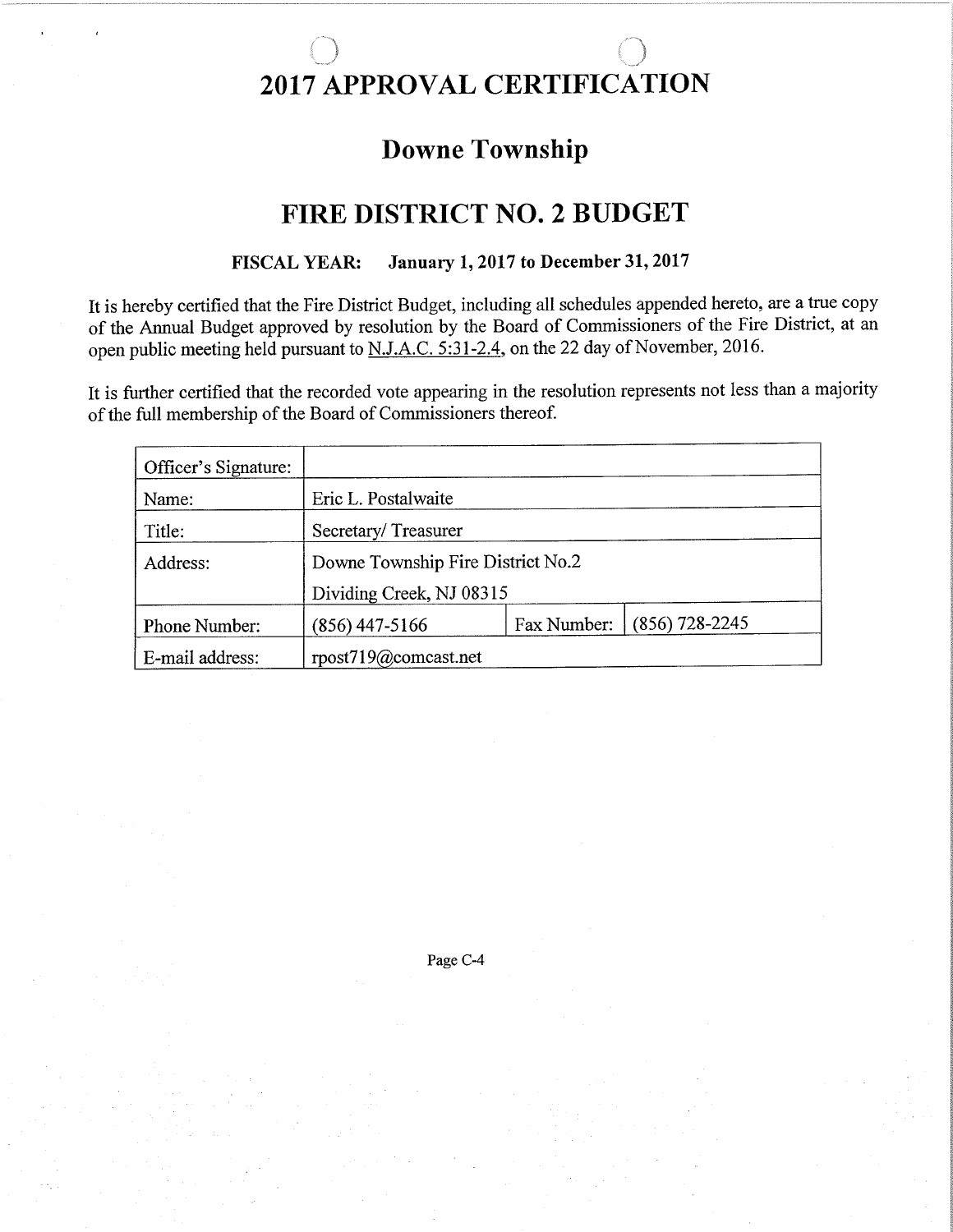### ) ) FIRE DISTRICT INTERNET WEBSITE CERTIFICATION

Fire District's Web Address:  $\vert$  www.dividingcreekfire.com

All fire districts shall maintain either an Internet website or a webpage on the municipality's Internet website. The purpose of the website or webpage shall be to provide increased public access to the Fire District's operations and activities. N.J.S.A. 40A:14-70.2 requires the following items to be included on the Fire District's website at a minimum for public disclosure. Check the boxes below to certify the Fire District's compliance with N.J.S.A. 40A.:14-70.2.

| $\boxtimes$ |  |  |  |  | A description of the Fire District's mission and responsibilities |  |
|-------------|--|--|--|--|-------------------------------------------------------------------|--|
|-------------|--|--|--|--|-------------------------------------------------------------------|--|

- $\boxtimes$  Commencing with 2016, the budgets for the current fiscal year and immediately two prior years
- $\boxtimes$  The most recent Comprehensive Annual Financial Report (Unaudited) or similar financial information
- $\boxtimes$  Commencing with 2015, the annual audits of the most recent fiscal year and immediately two prior years
- $\boxtimes$  The Fire District's rules, regulations and official policy statements deemed relevant by the commissioners to the interests of the residents within the district
- $\boxtimes$  Notice posted pursuant to the "Open Public Meetings Act" for each meeting of the commissioners, setting forth the time, date, location and agenda of each meeting
- $\boxtimes$  Beginning January 1, 2016, the approved minutes of each meeting of the commissioners including all resolutions of the commissioners and their committees; for at least three consecutive fiscal years
- $\boxtimes$  The name, mailing address, electronic mail address and phone number of every person who exercises day-to-day supervision or management over some or all of the operations of the Fire District
- $\boxtimes$  A list of attorneys, advisors, consultants and any other person, firm, business, partnership. corporation or other organization which received any remuneration of \$17,500 or more during the preceding fiscal year for any service whatsoever rendered to the Fire District, but shall not include volunteers receiving benefits under a Length of Service Award Program (LOSAP).

It is hereby certified by the below authorized representative of the Fire District that the Fire District's website or webpage as identified above complies with the minimum statutory requirements of N.J.S.A. 40A:14-70.2 as listed above. A check in each of the above boxes signifies compliance.

Name of Officer Certifying compliance

Thomas Welden

Title of Officer Certifying compliance

Chairman

Signature

Page C-5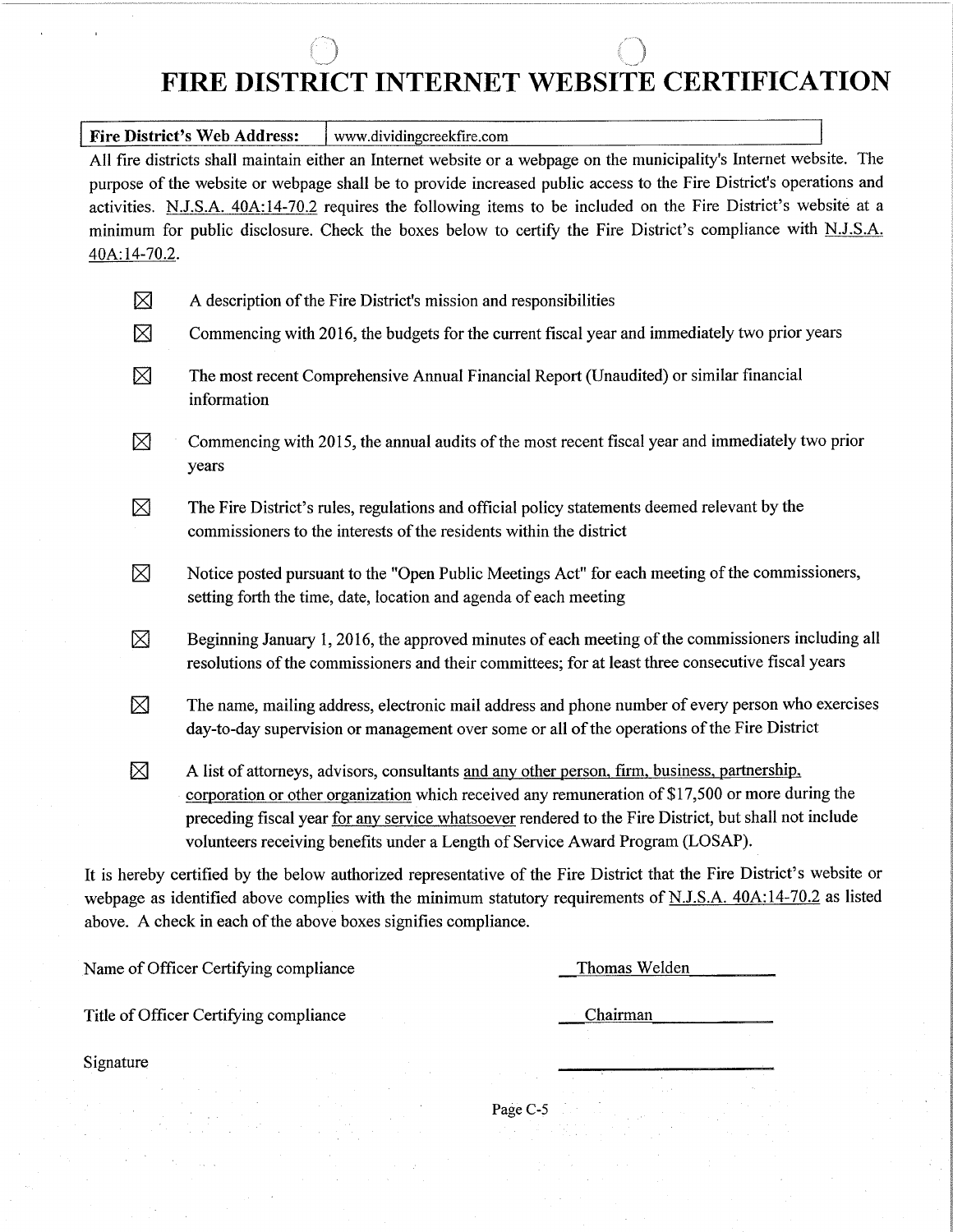## 2017 FIRE DISTRICT BUDGET RESOLUTION Downe Township

,l

#### FISCAL YEAR: January 1, 2017 to December 31, 2017

WHEREAS, the Annual Budget for the Downe Township Fire District No. 2 (the "Fire District") for the fiscal year beginning January 1,2017 and ending December 31,2017 has been presented before the Board of Commissioners of the Fire District at its open public meeting of November 22,2016; and

WHEREAS, the budget as introduced is in compliance with the Property Tax Levy Cap Law (N.J.S.A. 40A:4-45.44 et. seq.); and

WHEREAS, the Annual Budget as introduced reflects Total Revenues of \$104,231, which includes an amount to be raised by taxation of \$83,281,and Total Appropriations of \$104,231; and

WHEREAS, the amount to be raised by taxation to support the district budget shall be the amount to be certified to the assessor of the municipality to be assessed against the taxable property in the district, pursuant to N.J.S.A. 40A:14-79. Such amount shall be equal to the amount of the total appropriations set forth in the budget minus the total amount surplus and miscellaneous revenues set forth in the budget; and

WHEREAS, in calculating the amount to be raised by taxation, the Fire District has taken into account the assessed valuation of taxable property in the Fire District;

NOW, THEREFORE BE IT RESOLVED, by the Board of Commissioners of the Fire District, at an open public meeting held on November 22,2016 that the Annual Budget, including all related schedules, of the Fire District for the fiscal year beginning January 1,2017 and ending December 31,2017 is hereby approved; and

BE IT FURTHER RESOLVED, that the anticipated revenues as reflected in the Annual Budget are of sufficient amount to meet all proposed expenditures/expenses and all covenants, terms and provisions as stipulated in the Fire District's outstanding debt obligations, capital lease arrangements, service contracts, and other pledged agreements; and

BE IT FURTHER RESOLVED, that the Board of Commissioners of the Fire District will consider the Annual Budget for adoption on January 17, 2017.

(Secretary's Signature)

Board of Commissioners Recorded Vote

| Member                | Ave | Nav | Abstain | Absent |
|-----------------------|-----|-----|---------|--------|
| Welden                |     |     |         |        |
|                       |     |     |         |        |
| $\frac{Laws}{Welden}$ | ∡∍  |     |         |        |
| Wilson                |     |     |         |        |
| Postalwaite           | ∡   |     |         |        |

11/22/16 Date)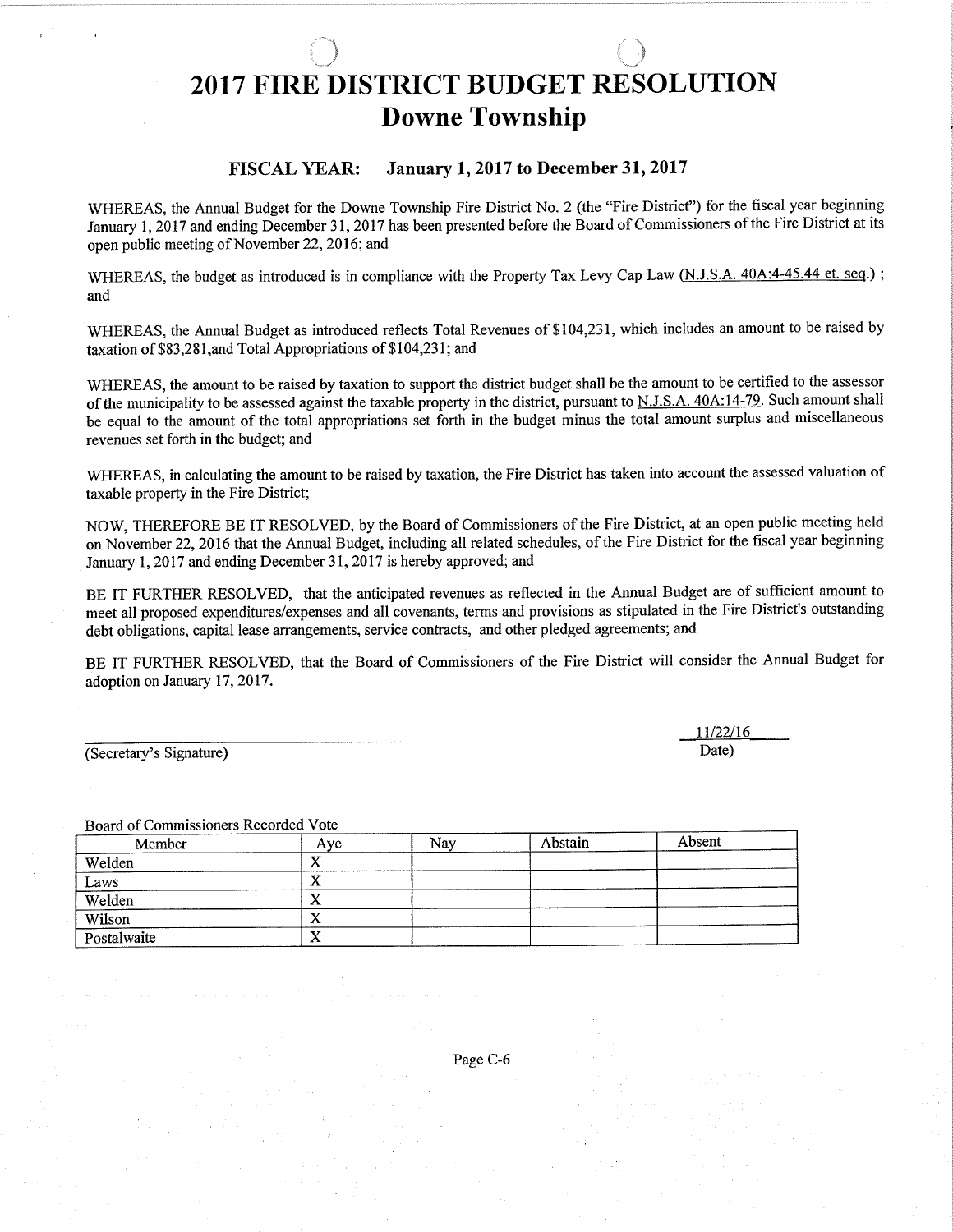#### .! .l 2OT7 ADOPTION CERTIFICATION

## Downe Township

## FIRE DISTRICT BUDGET

#### FISCAL YEAR: January 1, 2017 to December 31, 2017

It is hereby certified that the Fire District Budget annexed hereto is a true copy of the Budget adopted by the Board of Commissioners of the Fire District, pursuant to  $N.J.A.C. 5:31-2.4$ , on the  $17<sup>th</sup>$  day of January, 20t7.

| Officer's<br>Signature: |                                    |             |                  |
|-------------------------|------------------------------------|-------------|------------------|
| Name:                   | Eric L. Postalwaite                |             |                  |
| Title:                  | Secretary/Treasurer                |             |                  |
| Address:                | Downe Township Fire District No. 2 |             |                  |
|                         | Dividing Creeks, NJ 08315          |             |                  |
| Phone Number:           | $(856)$ 447-5166                   | Fax Number: | $(856)$ 728-2245 |
| E-mail address:         | rpost719@comcast.net               |             |                  |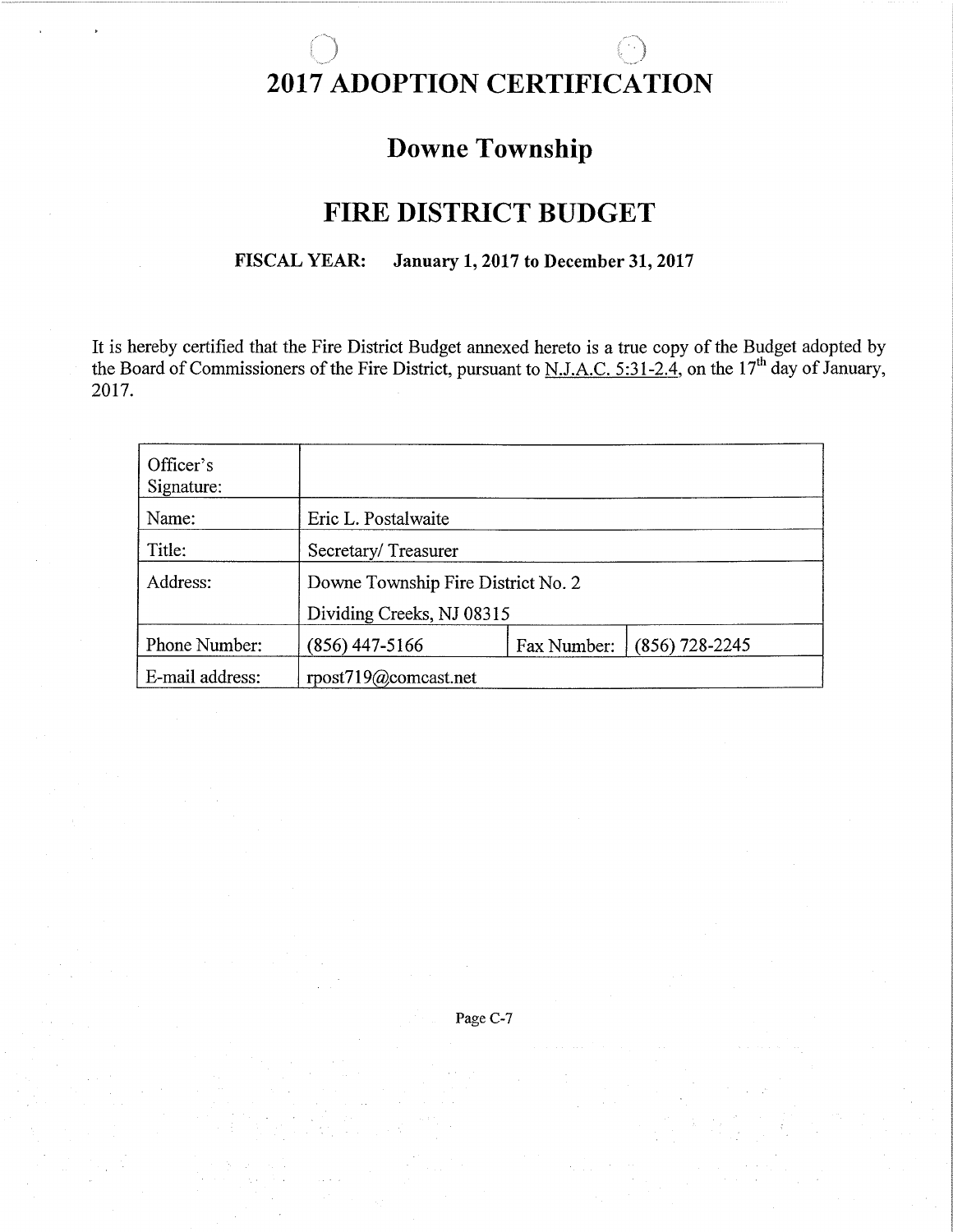#### -J 2OI7 ADOPTED BUDGBT RESOLUTION

## Downe Township

#### FISCAL YEAR: January 1,2017 to December 31,2017

WHEREAS, the Annual Budget for the Downe Township Fire District No. 2 (the "Fire District") for the fiscal year beginning January 1, 2017 and ending December 31, 2017, has been presented for adoption before the Board of Commissioners of the Fire District at its open public meeting of January 17, 2017; and

WHEREAS, the Annual Budget as presented for adoption reflects each item of revenue and appropriation in the same amount and title as set forth in the introduced and approved budget, including all amendments thereto, if any, which have been approved by the Director of the Division of Local Government Services; and

WHEREAS, the adopted budget is in compliance with the Property Tax Levy Cap Law (N.J.S.A. 40A:4-45.44 et. seq.); and

WHEREAS, the Annual Budget as presented for adoption reflects Total Revenues of \$104,23 l,which includes amount to be raised by taxation of \$83,281, and Total Appropriations of \$104,231; and

WHEREAS, an election shall be held annually on the third Saturday of February in each established fire district to determine the amount to be raised by taxation for the ensuing year;

NOW, THEREFORE BE IT RESOLVED, by the Board of Commissioners of the Fire District at an open public meeting held on January 17,2017 that the Annual Budget of the Fire District for the fiscal year beginning January 1,2017 and ending December 31, 2017, is hereby adopted and shall constitute appropriations for the purposes stated and authorization of Total Revenues of \$104,23 l, which includes amount to be raised by taxation of \$83,28 l, and Total Appropriations of \$ 104,231; and

BE IT FURTHER RESOLVED, that the Annual Budget as presented for adoption reflects each item of revenue and appropriation in the same amount and title as set forth in the introduced and approved budget, including all amendments thereto, if any, which have been approved by the Director of the Division of Local Government Services; and

BE IT FURTHER RESOLVED, that an annual election shall be held on the third Saturday of February to determine the amount to be raised by taxation for the ensuing year. The results of which shall be subsequently certified to the Division and the Municipal Assessor.

(Secretary's Signature)

1/17/17 (Date)

| Duald of Commissioners Recorded vote |           |     |         |        |  |
|--------------------------------------|-----------|-----|---------|--------|--|
| Member                               | Ave       | Nav | Abstain | Absent |  |
| Welden                               | ́         |     |         |        |  |
| Laws                                 | $\Lambda$ |     |         |        |  |
| Welden                               | △         |     |         |        |  |
| Wilson                               | ↗         |     |         |        |  |
| Postalwait                           | x,<br>л   |     |         |        |  |

Board of Commissioners Recorded Vote

Page C-8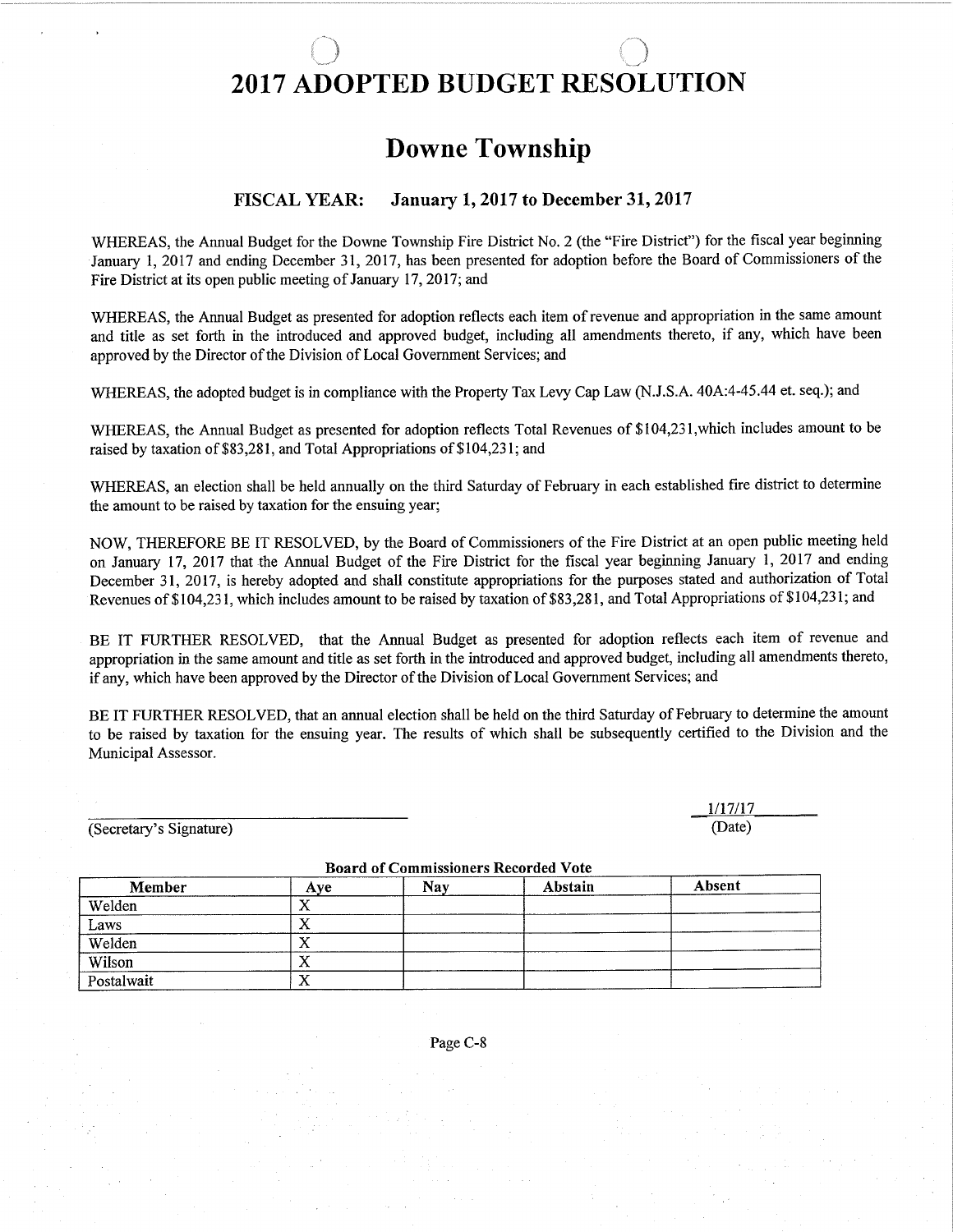## 2017 FIRE DISTRICT BUDGET

## **Narrative and Information Section**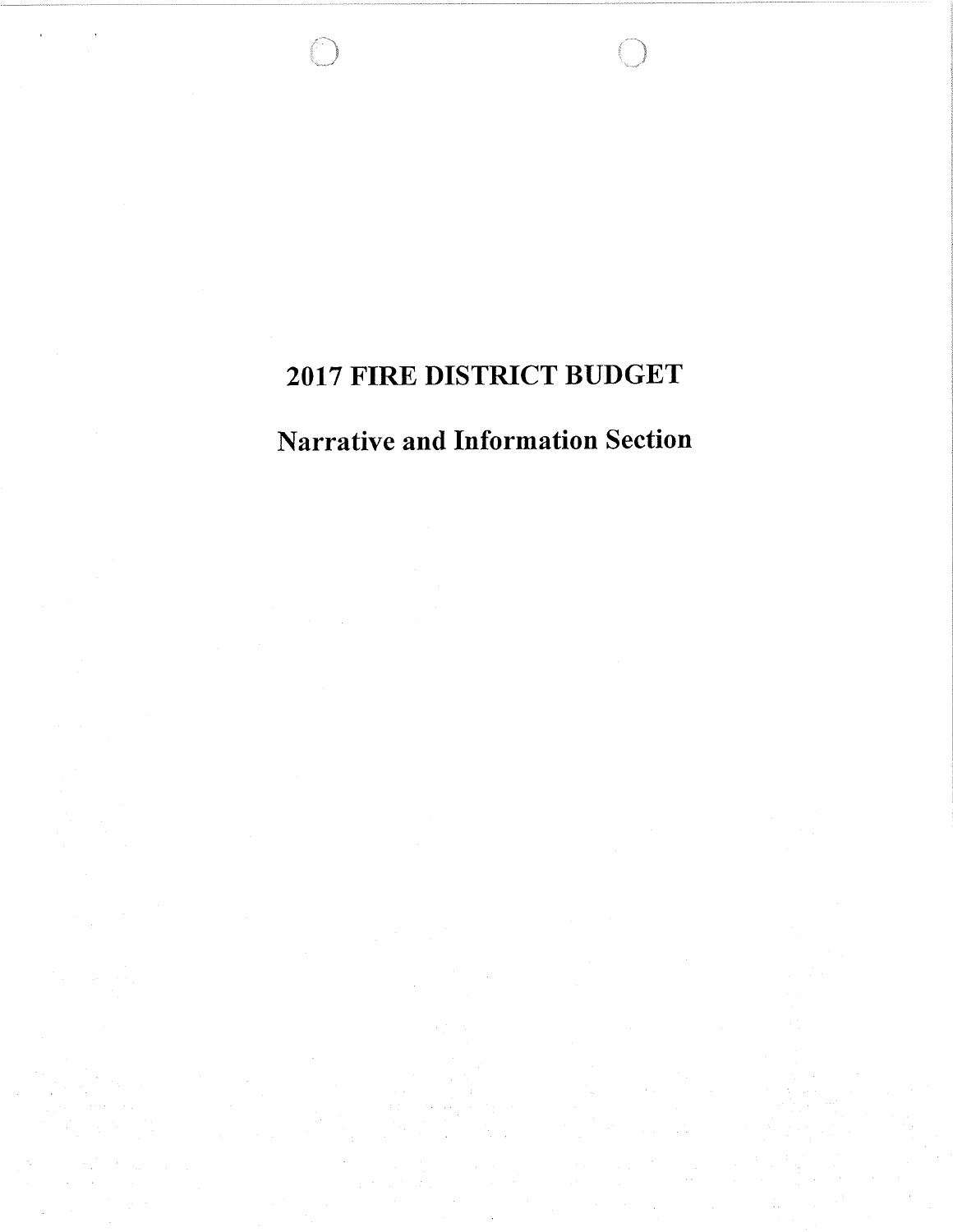## \_j 2017 FIRE DISTRICT BUDGET MESSAGE & ANALYSIS Downe Township

#### FISCAL YEAR: January 1, 2017 to December 31, 2017

#### Answer all questions below. Attach additional pages and schedules as needed.

1. Complete a brief statement on the 2017 proposed Annual Budget and make comparison to the 2016 adopted budget. Explain any variances over +/-10% for each line item. Explanations of variances should include a description of the reason for the increase/decrease in the budgeted line item, not just an indication of the amount and percent of the change. Attach any supporting documentation that will help to explain the reason for the increase/decrease in the budgeted line item. An increase was made to the Replacement Equipment line item in the amount of \$10,000 to fund a onetime purchase of a non-bondable asset (rescue tool) and the Insurance line item was increased by \$3.500 from the prior year.

2. Complete a brief statement on the impact the proposed Annual Budget will have on the Amount to be Raised by Taxation to support the district budget and on the Restricted and Unrestricted Fund Balance(s). Explain increases or decreases in the tax rate and utilization of fund balances. If Unrestricted Fund Balance is reduced by more than 10%, explain the projected impact on the following year's budget. The amount to be raised by taxation will be \$83.281. which is \$650 more than in the prior year. While Unrestricted Fund Balance is decreasing by more than 10%, it is to fund the onetime non-bondable asset (rescue tool). In addition. sufhcient funds remain available for future operating needs and therefore. a significant impact on the 2018 Budget is not anticipated.

3. Include a statement explaining how the Fire District is complying with the Property Tax Levy Cap. The statement must explain reasons for exceeding the Levy Cap and identify the appropriations that caused the Fire District to exceed the Levy Cap, and how they are being addressed by a referendum. N/A

4. If the Fire District plans to pass a Resolution for the Release of Restricted Fund Balance, explain the reason and purposes of the appropriation. N/A

5. Complete a brief statement on the Annual Budget's proposed capital appropriations and payment methods, including debt service for the proposed budget year and for future years. N/A

6. If the proposed Annual Budget contains an amount for a Cash Deficit of the Preceding Year pursuant to N.J.S.A. 40A:14-78.6, then explain the reasons for the occurrence of the deficit.  $N/A$ 

7. Does the Annual Budget appropriate such sums as it may deem necessary for the purchase of first aid, ambulance, rescue, or other emergency vehicles, equipment, supplies and materials for use by a duly incorporated association, pursuant to N.J.S.A.  $40A:14-85.1$ ? If so, provide the organization's incorporated name and amounts. N/A

8. Complete the following based on the municipal assessor's latest information pursuant to N.J.S.A. 54:4-35:

| $\sim$<br>`ota<br>ssessed<br>* Valliation of L.               | )istrict |  |
|---------------------------------------------------------------|----------|--|
| <b>Tax Rate per \$100 of Assessed Valuation</b><br>Proposed i |          |  |

9. Is the Fire District providing for a first year firnding appropriation to establish a length of service award program (LOSAP) in this year's budget subject to public referendum thereof?  $N/A$ 

If the public question is defeated, is the Board of Commissioners aware that the budget must be amended to delete the LOSAP appropriation amount and that the Amount to be Raised by Taxation to Support the Budget must be reduced by a like amount? N/A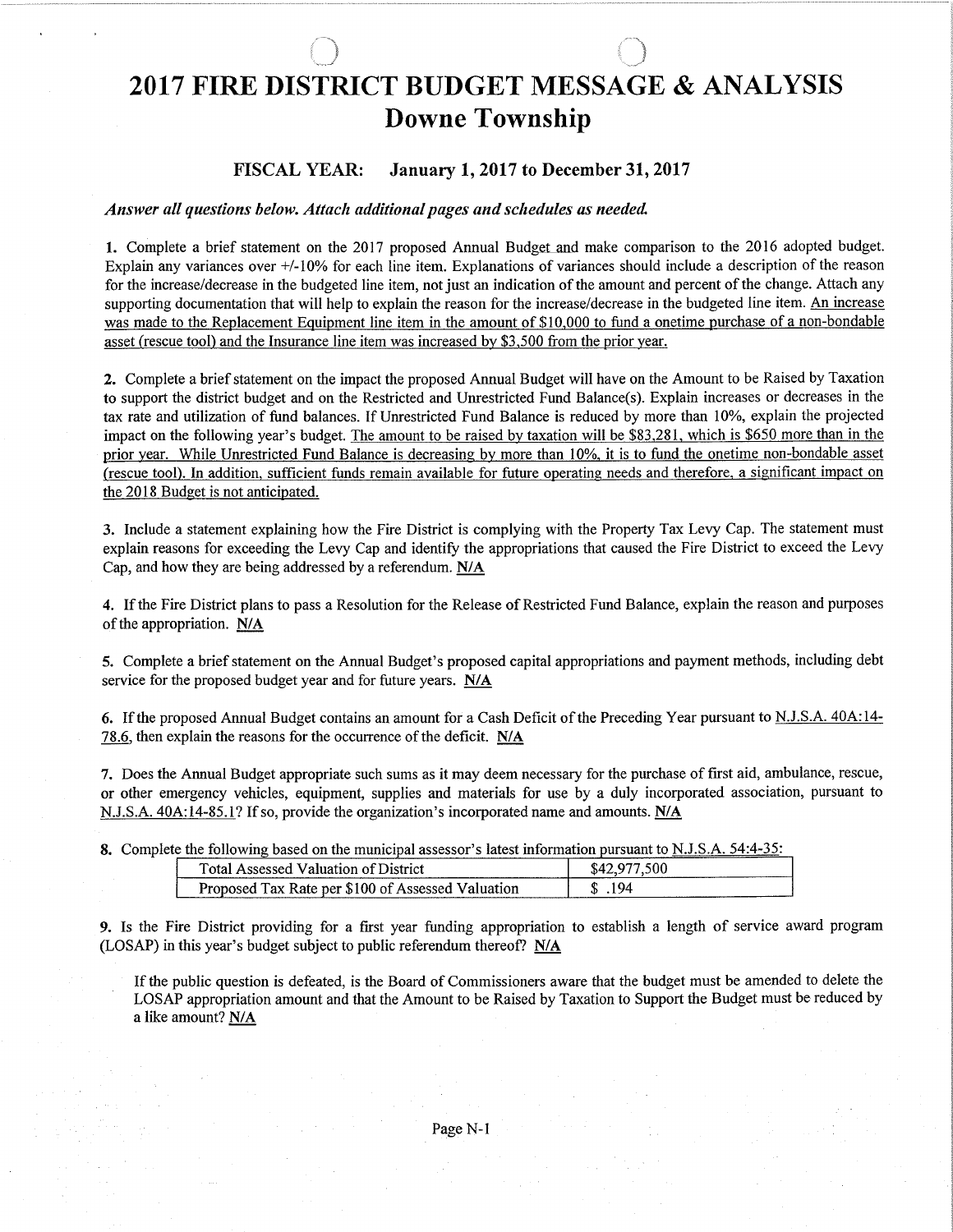## .i FIRE DISTRICT CONTACT INFORMATION 2017

Please complete the following information regarding this Fire District. All information requested below must be completed.

| <b>Name of Fire District:</b> | DOWNE TOWNSHIP FIRE DISTRICT 2 |      |    |              |
|-------------------------------|--------------------------------|------|----|--------------|
| Address:                      | PO BOX 1                       |      |    |              |
| City, State, Zip:             | DIVIDING CREEK                 |      | NJ | 08315        |
| Phone: (ext.)                 | 856-447-5166                   | Fax: |    | 856-785-9051 |

| <b>Preparer's Name:</b> | Raymond Colavita, CPA, RMA    |  |    |              |
|-------------------------|-------------------------------|--|----|--------------|
| Preparer's Address:     | PO Box 799                    |  |    |              |
| City, State, Zip:       | Williamstown                  |  | NJ | 08094        |
| Phone: (ext.)           | 856-629-1040 Ext. 118<br>Fax: |  |    | 856-728-2245 |
| E-mail:                 | ray@colavita.net              |  |    |              |

| Chairman:     | Thomas Welden      |             |              |  |
|---------------|--------------------|-------------|--------------|--|
| Phone: (ext.) | 856-785-2498       | <b>Fax:</b> | 856-728-2245 |  |
| E-mail:       | thwelden@gmail.com |             |              |  |

| Secretary/Treasurer: | Eric L. Postalwaite  |      |              |
|----------------------|----------------------|------|--------------|
| Phone: (ext.)        | 856-447-5166         | Fax: | 856-728-2245 |
| E-mail:              | rpost719@comcast.net |      |              |

| <b>Name of Auditor:</b> | Raymond Colavita, CPA, RMA                    |              |  |  |  |  |  |  |
|-------------------------|-----------------------------------------------|--------------|--|--|--|--|--|--|
| Name of Firm:           | Nightlinger, Colavita, & Volpa, P.A.          |              |  |  |  |  |  |  |
| Address:                | PO Box 799                                    |              |  |  |  |  |  |  |
|                         |                                               |              |  |  |  |  |  |  |
| City, State, Zip:       | Williamstown                                  | 08094<br>N.I |  |  |  |  |  |  |
| Phone: (ext.)           | 856-728-2245<br>856-629-1040 Ext. 118<br>Fax: |              |  |  |  |  |  |  |
| E-mail:                 | $ray(a)$ colavita.net                         |              |  |  |  |  |  |  |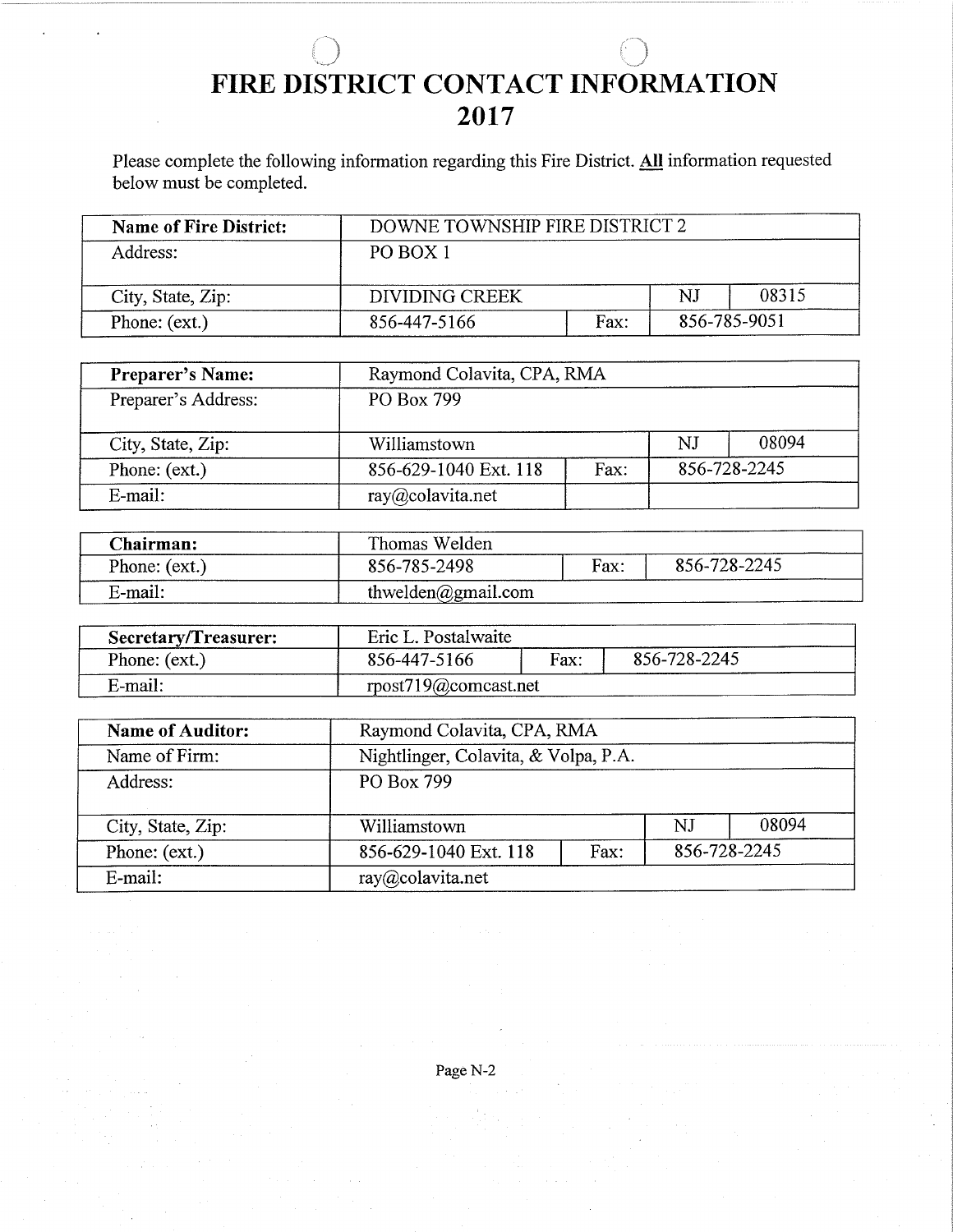#### $\bigcirc$  $\bigcap$ FIRE DISTRICT INFORMATIONAL QUESTIONNAIRE

## Downe Fire District 2

#### FISCAL YEAR: January 1, 2017 to December 31, 2017

Answer all questions below completely and attach additional information as required.

1) Provide the number of regular voting members of the governing body:  $5 - 5$ 

2) Provide the number of alternate voting members of the governing body: \_\_\_\_N/A\_

- 3) Did any current or former commissioner or officer have a family or business relationship with any other current or former commissioner or officer during the current fiscal year?  $NQ$  If "yes," attach a description of the reløtionship including the names of the individuals involved and their positions at the Fire District.
- 4) Did all individuals that were required to file a Financial Disclosure Statement for the current frscal year because of their relationship with the Fire District file the form as required? \_\_\_\_ YES\_\_\_\_\_ If "no," provide a list of those individuals who failed to file a Financial Disclosure Statement and an explanation as to the reason for their failure to file.
- 5) Does the Fire District have any amounts receivable from current or former commissioners, officers, or employees? \_\_\_NO\_\_\_\_\_ If "yes," attach a list of those individuals, their position, the amount receivable, and a description of the ømount due to the Fire District.
- 6) Was the Fire District aparty to a business transaction with one of the following parties:
	-
	- a. A current or former commissioner, officer, or employee? \_NO b. A family member of a current or former commissioner, officer, or employee? \_ NO
	- c. An entity of which a current or former commissioner, officer, or employee (or family member thereof) was an officer or direct or indirect owner? NO

If the answer to any of the above is "yes," attach a description of the transaction including the name of the commissioner, officer, or employee (or family member thereof) of the Fire District; the name of the entity and relationship to the individual or family member; the amount paid; ønd whether the transaction was subject to a competitive bid process.

- 7) Did the Fire District provide any of the following to or for a commissioner, officer, or any other employee of the Fire District:
	- a. First class or charter travel NO<br>b. Travel for companions NO
	- b. Travel for companions NO\_<br>c. Tax indemnification and gross-
	- c. Tax indemnification and gross-up payments \_NO\_ d. Discretionary spending account NO\_
	-
	-
	- e. Housing allowance or residence for personal use \_\_NO<br>f. Payments for business use of personal residence \_\_NO\_<br>g. Vehicle/auto allowance or vehicle for personal use N
	- g. Vehicle/auto allowance or vehicle for personal use \_NO\_ h. Health or social club dues or initiation fees \_NO\_ i. Personal services (i.e.: maid, chauffeur, chef) \_NO\_
	-
	-

If the answer to any of the above is "yes," attach a description of the transaction including the name and position of the individuql and the amount expended.

Page N-3 (1 of 2)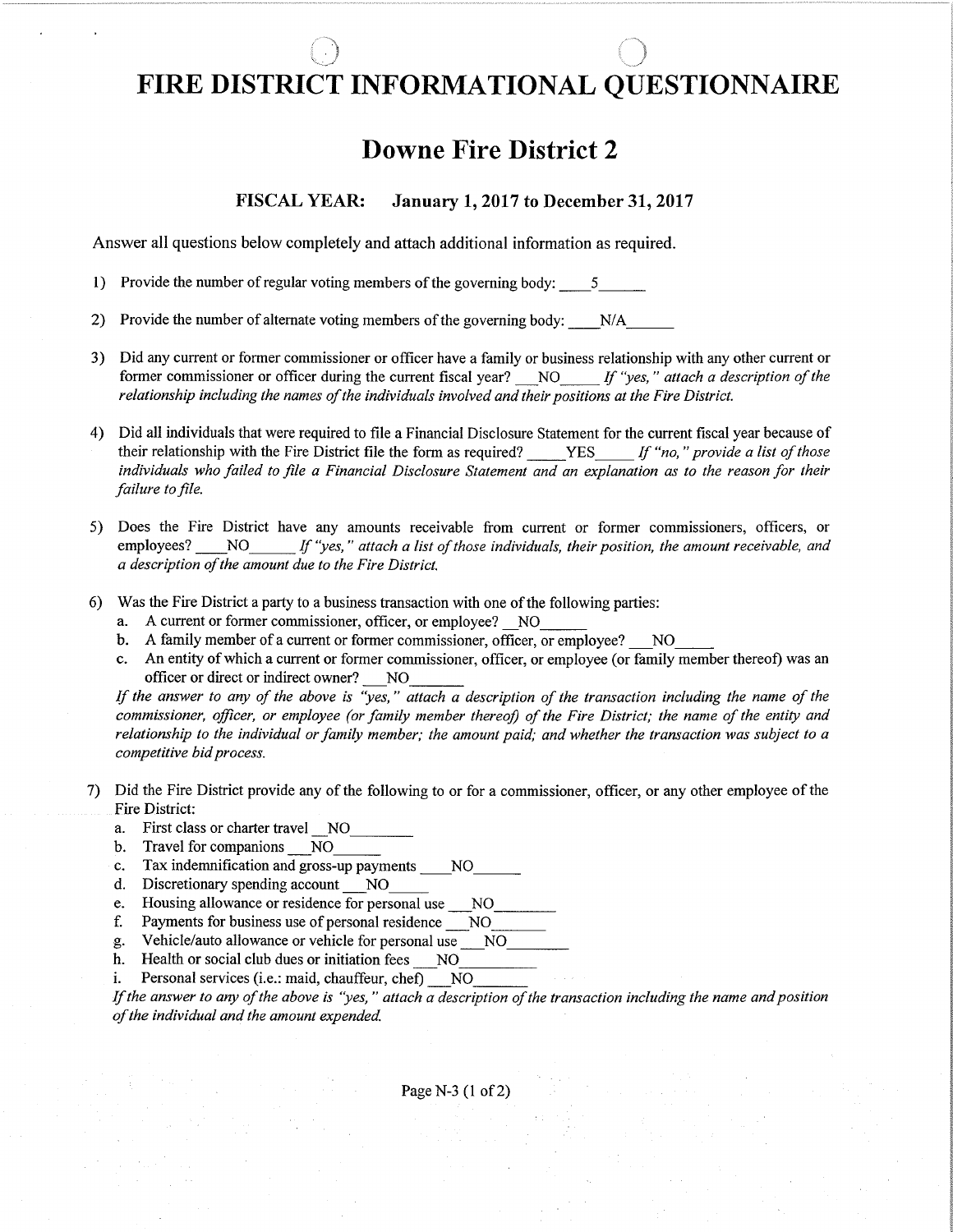## FIRE DISTRICT INFORMATIONAL QUESTIONNAIRE (coNTTNUED) Downe Fire District 2

1

#### FISCAL YEAR: January 1, 2017 to December 31, 2017

- 8) Attach a list of the Fire District's vehicles including make, model and year, and indicate to whom the vehicles are assigned and their positions. If a vehicle is not assigned to a specifrc individual and is available to all authorized District personnel, indicate "motor pool." N/A
- e) Did the Fire District make any payments to current or former commissioners or employees for severance or termination? NO If "yes," attach explanation including amount paid.
- l0) Did the Fire District make any payments to current or former commissioners or employees that were contingent upon the performance of the Fire District or that were considered discretionary bonuses?  $\Box$  NO $\Box$  If "yes," øttach explanation including amount pøid.
- 11) Does the Fire District contract with another entity (i.e.: volunteer fire company, neighboring municipality, etc.) to provide fire protection or EMS services within the Fire District? \_\_YES -YES-
- 12) If the answer to #11 above is "yes," did the Fire District execute a written agreement with the entity that details the services that the entity will provide and the amount to be paid by the Fire District to the entity for the services provided? YES If "yes," attach a copy of the agreement. If "no," attach a description of the ørrangement for services with the entity including the services provided and the basis for the amount patd by the Fire District to the entity. Also explain why the Fire District does not have a formal written agreement with the entity.
- If "yes," indicate l3) Does the Fire District have a Lengfh of Service Award Program (LOSAP) plan? **YES** a) the year it was implemented; b) the total number of volunteer members presently eligible to participate; c) the<br>also the year it was implemented; b) the total number of volunteer members presently eligible to part was a total number of volunteer members presently vested; d) whether the ønnual contribution for each vested member is fixed or based on an automatic increase; e) the total LOSAP budgeted for the current year; and f) whether the Fire District høs required the Plan Contractor to submit its annual financial statement to the Director of the Division of Local Government Services pursuønt to N.J.A.C. 5:30-14.49.
	- A) 2001 B) <sup>13</sup>  $C$ )  $8$ D) Fixed Amount E)\$7,900 F) Yes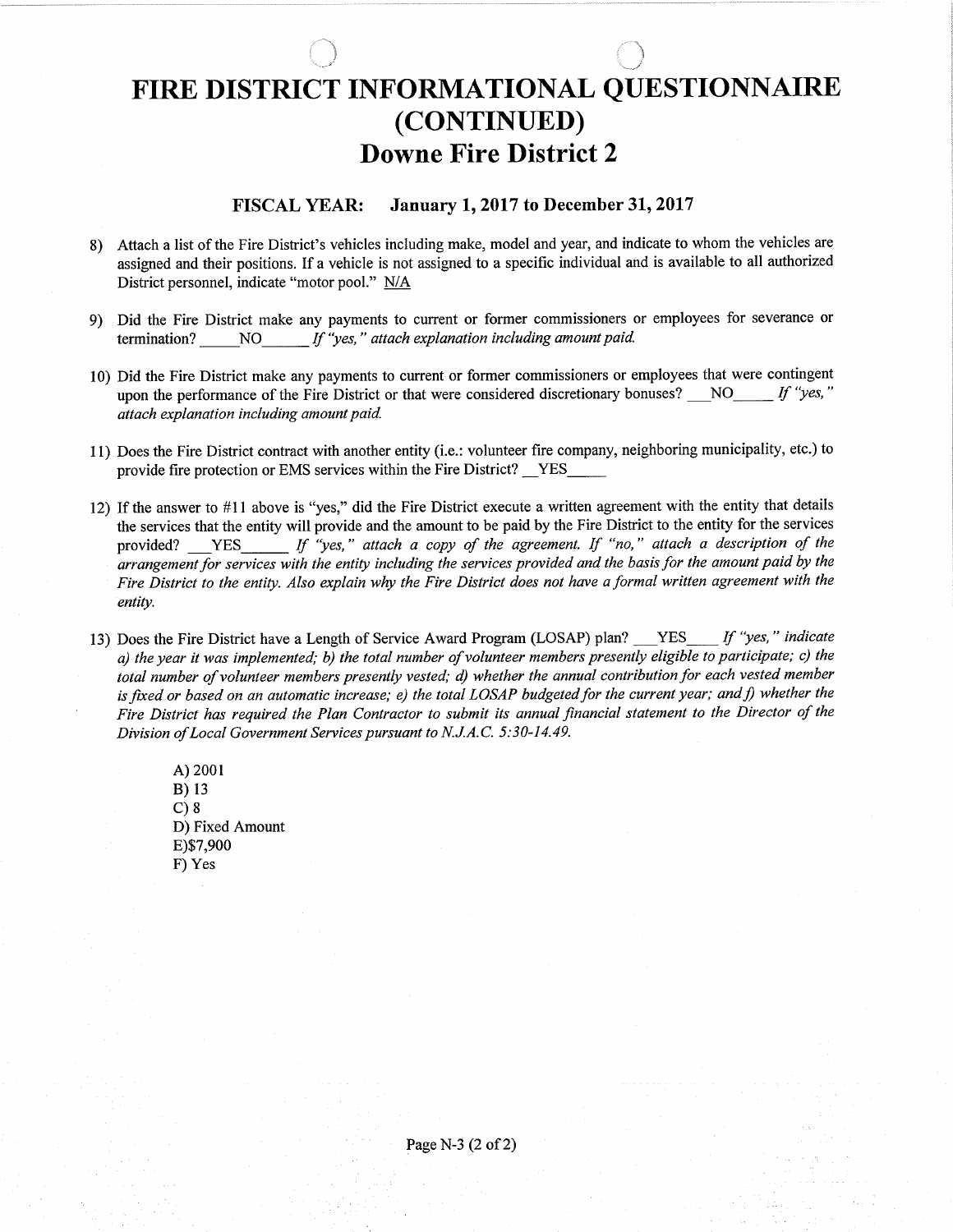## FIRE DISTRICT SCHEDULE OF COMMISSIONERS AND OFFICERS Downe Fire District 2

#### FISCAL YEAR: January 1,2017 to December 31,2017

Complete the attached table for all persons required to be listed per #1-2 below.

- l) List all of the Fire District's current commissioners and officers and amount of compensation from the Fire District and any other public entities as dehned below. Enter zero if no compensation was paid.
- 2) List all of the Fire District's former commissioners and officers who received more than \$10,000 in reportable compensation from the Fire District and any other public entities during the most recent fiscal year completed.
- Commissioner: A member of the governing body of the Fire District with voting rights. tnclude alternates for purposes of this schedule.
- Officer: A person elected or appointed to manage the Fire District's daily operations at any time during the year, such as the chairperson, vice-chairperson, secretary, or treasurer. For the purposes of this schedule, treat the Fire District's top management official and top financial official as officers, if applicable. A member of the governing body may be both a commissioner and an officer for the purposes of this schedule.
- Compensation: All forms of cash and non-cash payments or benefits provided in exchange for services, including salaries and wages, bonuses, severance payments, deferred payments, retirement benefits, fringe benefits, and other financial arrangements or transactions such as personal vehicles, meals, housing, personal and family education benefits, below-market loans, payment of personal or family travel, entertainment, and personal use of the Fire District's property. Compensation includes payments and other benefrts provided to both employees and independent contractors in exchange for services.
- Reportable compensation: The aggregate compensation that is reported (or is required to be reported) on Form W-2, box 1 or 5, whichever amount is greater, and/or Form 1099-MISC, box 7, for the calendar year 2016.
- Other Public Entity: Any municipality, county, local authority, fire district, or other government unit, regardless of whether it is related in any way to the Fire District either by function or by physical location.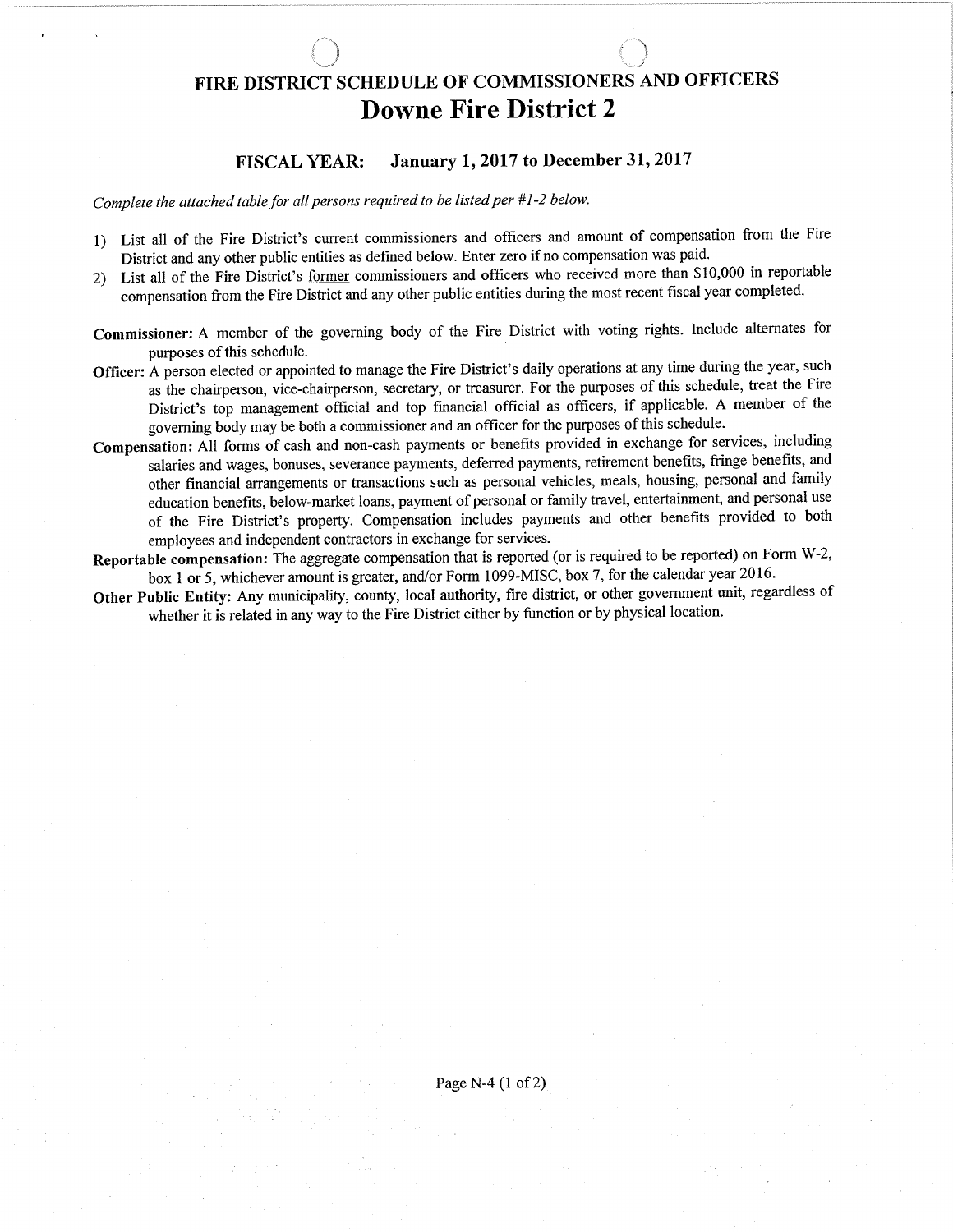#### Fire District Schedule of Commissioners and Officers (Continued)

ä

#### **Downe Fire District 2** Cumberland

|                                    |                                     |                                                          | Position                   |                            | District (W-2/1099) | Reportable Compensation from Fire                                                                   |                                                                                                                  |                                                |                                                                                                                         |                                                     |                                                                                                                                       |                                                                                  |                                                                                                                                                                           |                                                 |
|------------------------------------|-------------------------------------|----------------------------------------------------------|----------------------------|----------------------------|---------------------|-----------------------------------------------------------------------------------------------------|------------------------------------------------------------------------------------------------------------------|------------------------------------------------|-------------------------------------------------------------------------------------------------------------------------|-----------------------------------------------------|---------------------------------------------------------------------------------------------------------------------------------------|----------------------------------------------------------------------------------|---------------------------------------------------------------------------------------------------------------------------------------------------------------------------|-------------------------------------------------|
| Name                               | Title                               | Average<br>Hours per<br>Week<br>Dedicated to<br>Position | Forme<br>Office<br>ă,<br>常 | Base<br>Salary/<br>Stipend | Bonus               | Other (auto<br>allowance,<br>expense<br>account,<br>payment in<br>lieu of health<br>benefits, etc.) | Estimated<br>amount of other<br>compensation<br>from the Fire<br>District (health<br>benefits.<br>pension, etc.) | Total<br>Compensation<br>from Fire<br>District | Names of Other<br><b>Public Entities</b><br>where<br>Individual is an<br>Employee or<br>Member of the<br>Governing Body | Positions held<br>at Other<br>Listed in<br>Column N | Average<br>Hours per<br>Week<br>Dedicated to<br>Positions at<br>Public Entities Other Public<br><b>Entities Listed</b><br>in Column N | Reportable<br>Compensation<br>from Other<br><b>Public Entities</b><br>(W-2/1099) | <b>Estimated amount</b><br>of other<br>compensation from<br><b>Other Public Entities</b><br>(health benefits,<br>pension, payment in<br>lieu of health<br>benefits, etc.) | Total<br>Compensation<br>All Public<br>Entities |
| 1 Thomas Welden<br>2 John Laws     | Chairman<br>Vice Chairman           | ιlχ                                                      |                            |                            |                     | S                                                                                                   |                                                                                                                  | $\cdot$                                        | $-$ N/A<br>N/A                                                                                                          |                                                     |                                                                                                                                       |                                                                                  |                                                                                                                                                                           |                                                 |
| 3 Eric Postalwaite<br>4 Ted Welden | Secretary/Treasurer<br>Commissioner | ιıχ                                                      |                            | 500                        |                     |                                                                                                     |                                                                                                                  | 500                                            | N/A<br>$-$   N/A                                                                                                        |                                                     |                                                                                                                                       |                                                                                  |                                                                                                                                                                           |                                                 |
| 5 Harry Wilson                     | Commissioner                        |                                                          |                            |                            |                     |                                                                                                     |                                                                                                                  | $\sim$                                         | N/A                                                                                                                     |                                                     |                                                                                                                                       |                                                                                  |                                                                                                                                                                           |                                                 |
|                                    |                                     |                                                          |                            |                            |                     |                                                                                                     |                                                                                                                  |                                                |                                                                                                                         |                                                     |                                                                                                                                       |                                                                                  |                                                                                                                                                                           |                                                 |
| 10                                 |                                     |                                                          |                            |                            |                     |                                                                                                     |                                                                                                                  |                                                |                                                                                                                         |                                                     |                                                                                                                                       |                                                                                  |                                                                                                                                                                           |                                                 |
| 11<br>12                           |                                     |                                                          |                            |                            |                     |                                                                                                     |                                                                                                                  |                                                |                                                                                                                         |                                                     |                                                                                                                                       |                                                                                  |                                                                                                                                                                           |                                                 |
| 13                                 |                                     |                                                          |                            |                            |                     |                                                                                                     |                                                                                                                  |                                                |                                                                                                                         |                                                     |                                                                                                                                       |                                                                                  |                                                                                                                                                                           |                                                 |
| 14<br>15                           |                                     |                                                          |                            |                            |                     |                                                                                                     |                                                                                                                  |                                                |                                                                                                                         |                                                     |                                                                                                                                       |                                                                                  |                                                                                                                                                                           |                                                 |
| Total:                             |                                     |                                                          |                            | 500 S                      |                     | - \$                                                                                                | - \$                                                                                                             | 500<br>- \$                                    |                                                                                                                         |                                                     |                                                                                                                                       | $\sim$                                                                           | -Ś<br>$\bullet$                                                                                                                                                           | 500<br>- \$                                     |

Enter the total number of employees/ independent contractors who received more than \$100,000 in total reportable compensation for the most recent fiscal year completed: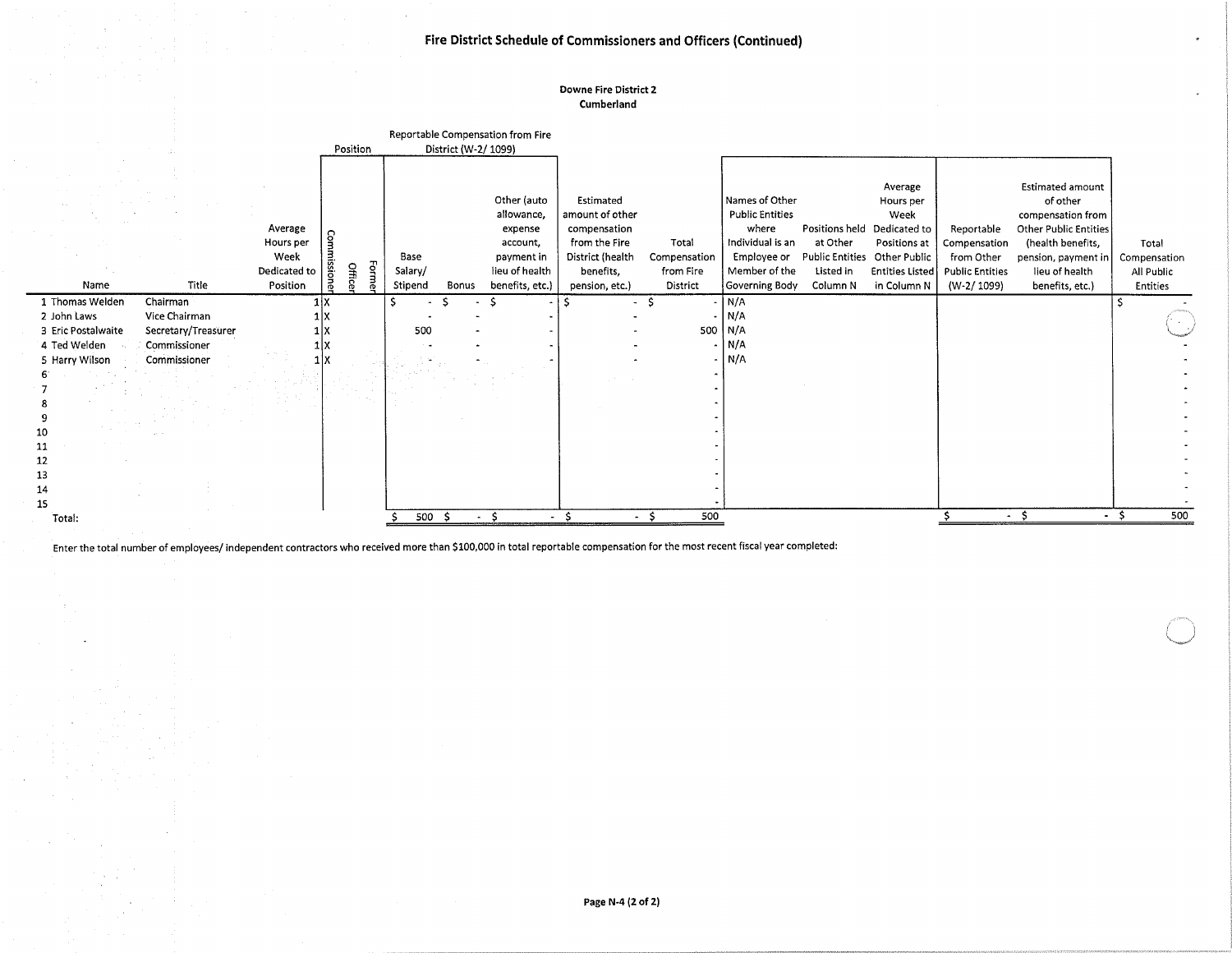## **Schedule of Health Benefits - Detailed Cost Analysis**

#### **Downe Fire District 2** Cumberland

|                                                                 | # of Covered<br><b>Members (Medical</b><br>& Rx) Proposed<br><b>Budget</b> | <b>Annual Cost</b><br><b>Estimate per</b><br>Employee<br>Proposed<br><b>Budget</b> | <b>Total Cost</b><br><b>Estimate</b><br>Proposed<br><b>Budget</b> | # of Covered<br><b>Members</b><br>(Medical & Rx)<br><b>Current Year</b> | <b>Annual Cost</b><br>per Employee<br><b>Current Year</b> | <b>Total Current</b><br><b>Year Cost</b> | \$ Increase<br>(Decrease)     | % Increase<br>(Decrease) |
|-----------------------------------------------------------------|----------------------------------------------------------------------------|------------------------------------------------------------------------------------|-------------------------------------------------------------------|-------------------------------------------------------------------------|-----------------------------------------------------------|------------------------------------------|-------------------------------|--------------------------|
|                                                                 |                                                                            |                                                                                    |                                                                   |                                                                         |                                                           |                                          |                               |                          |
| <b>Active Employees - Health Benefits - Annual Cost</b>         |                                                                            |                                                                                    |                                                                   |                                                                         |                                                           |                                          |                               |                          |
| Single Coverage                                                 |                                                                            |                                                                                    | Ś                                                                 |                                                                         |                                                           | Ś                                        | - \$<br>$\tilde{\phantom{a}}$ | #DIV/0!                  |
| Parent & Child                                                  |                                                                            |                                                                                    |                                                                   |                                                                         |                                                           |                                          |                               | #DIV/0!                  |
| Employee & Spouse (or Partner)                                  |                                                                            |                                                                                    |                                                                   |                                                                         |                                                           |                                          |                               | #DIV/0!                  |
| Family                                                          |                                                                            |                                                                                    |                                                                   |                                                                         |                                                           |                                          |                               | #DIV/0!                  |
| Employee Cost Sharing Contribution (enter as negative - )       |                                                                            |                                                                                    |                                                                   |                                                                         |                                                           |                                          |                               | #DIV/0!                  |
| Subtotal                                                        | 0                                                                          |                                                                                    |                                                                   | 0                                                                       |                                                           |                                          |                               | #DIV/0!                  |
|                                                                 |                                                                            |                                                                                    |                                                                   |                                                                         |                                                           |                                          |                               |                          |
| <b>Commissioners - Health Benefits - Annual Cost</b>            |                                                                            |                                                                                    |                                                                   |                                                                         |                                                           |                                          |                               |                          |
| Single Coverage                                                 |                                                                            |                                                                                    |                                                                   |                                                                         |                                                           |                                          |                               | #DIV/0!                  |
| Parent & Child                                                  |                                                                            |                                                                                    |                                                                   |                                                                         |                                                           |                                          |                               | #DIV/0!                  |
| Employee & Spouse (or Partner)                                  |                                                                            |                                                                                    |                                                                   |                                                                         |                                                           |                                          |                               | #DIV/0!                  |
| Family                                                          |                                                                            |                                                                                    |                                                                   |                                                                         |                                                           |                                          |                               | #DIV/0!                  |
| Employee Cost Sharing Contribution (enter as negative - )       |                                                                            |                                                                                    |                                                                   |                                                                         |                                                           |                                          |                               | #DIV/0!                  |
| Subtotal                                                        | 0                                                                          |                                                                                    |                                                                   | 0                                                                       |                                                           | $\blacksquare$                           |                               | #DIV/0!                  |
|                                                                 |                                                                            |                                                                                    |                                                                   |                                                                         |                                                           |                                          |                               |                          |
| Retirees - Health Benefits - Annual Cost                        |                                                                            |                                                                                    |                                                                   |                                                                         |                                                           |                                          |                               |                          |
| Single Coverage                                                 |                                                                            |                                                                                    |                                                                   |                                                                         |                                                           |                                          |                               | #DIV/0!                  |
| Parent & Child                                                  |                                                                            |                                                                                    |                                                                   |                                                                         |                                                           |                                          |                               | #DIV/0!                  |
| Employee & Spouse (or Partner)                                  |                                                                            |                                                                                    |                                                                   |                                                                         |                                                           |                                          |                               | #DIV/0!                  |
| Family                                                          |                                                                            |                                                                                    |                                                                   |                                                                         |                                                           |                                          |                               | #DIV/0!                  |
| Employee Cost Sharing Contribution (enter as negative - )       |                                                                            |                                                                                    |                                                                   |                                                                         |                                                           |                                          |                               | #DIV/0!                  |
| Subtotal                                                        | 0                                                                          |                                                                                    |                                                                   | 0                                                                       |                                                           |                                          |                               | #DIV/0!                  |
| <b>GRAND TOTAL</b>                                              | 0                                                                          |                                                                                    |                                                                   | 0                                                                       |                                                           |                                          | $-5$                          | #DIV/0!                  |
| Is medical coverage provided by the SHBP (Yes or No)?           |                                                                            |                                                                                    | 0.00                                                              |                                                                         |                                                           |                                          |                               |                          |
| Is prescription drug coverage provided by the SHBP (Yes or No)? |                                                                            |                                                                                    | 0.00                                                              |                                                                         |                                                           |                                          |                               |                          |

 $\sim$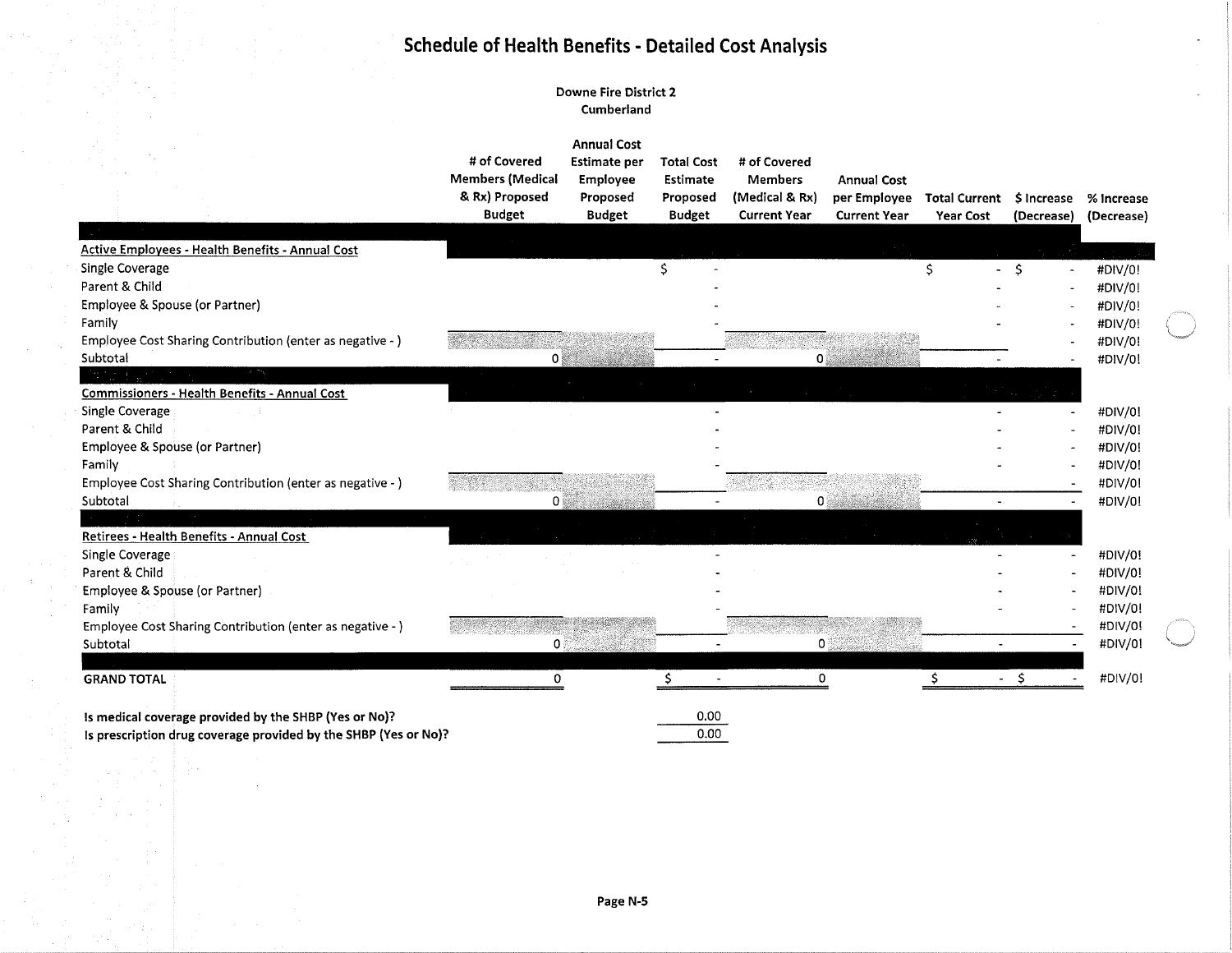## **Schedule of Accumulated Liability for Compensated Absences**

**Downe Fire District 2** Cumberland

Complete the below table for the Fire District's accrued liability for compensated absences.

|                                                                         |                                                                                              |                                                                          | Legal Basis for Benefit<br>(check applicable items) |           |            |                                       |  |
|-------------------------------------------------------------------------|----------------------------------------------------------------------------------------------|--------------------------------------------------------------------------|-----------------------------------------------------|-----------|------------|---------------------------------------|--|
| Individuals Eligible for Benefit                                        | <b>Gross Days of Accumulated</b><br><b>Compensated Absences at</b><br><b>January 1, 2016</b> | Dollar Value of<br><b>Accrued</b><br>Compensated<br>Absence<br>Liability | Approved<br>Labor                                   | Agreement | Resolution | Individual<br>Employment<br>Agreement |  |
| N/A                                                                     |                                                                                              |                                                                          |                                                     |           |            |                                       |  |
|                                                                         |                                                                                              |                                                                          |                                                     |           |            |                                       |  |
|                                                                         |                                                                                              |                                                                          |                                                     |           |            |                                       |  |
|                                                                         |                                                                                              |                                                                          |                                                     |           |            |                                       |  |
|                                                                         |                                                                                              |                                                                          |                                                     |           |            |                                       |  |
|                                                                         |                                                                                              |                                                                          |                                                     |           |            |                                       |  |
|                                                                         |                                                                                              |                                                                          |                                                     |           |            |                                       |  |
|                                                                         |                                                                                              |                                                                          |                                                     |           |            |                                       |  |
|                                                                         |                                                                                              |                                                                          |                                                     |           |            |                                       |  |
|                                                                         |                                                                                              |                                                                          |                                                     |           |            |                                       |  |
|                                                                         |                                                                                              |                                                                          |                                                     |           |            |                                       |  |
|                                                                         |                                                                                              |                                                                          |                                                     |           |            |                                       |  |
|                                                                         |                                                                                              |                                                                          |                                                     |           |            |                                       |  |
|                                                                         |                                                                                              |                                                                          |                                                     |           |            |                                       |  |
| Total liability for accumulated compensated absences at January 1, 2016 |                                                                                              | \$                                                                       |                                                     |           |            |                                       |  |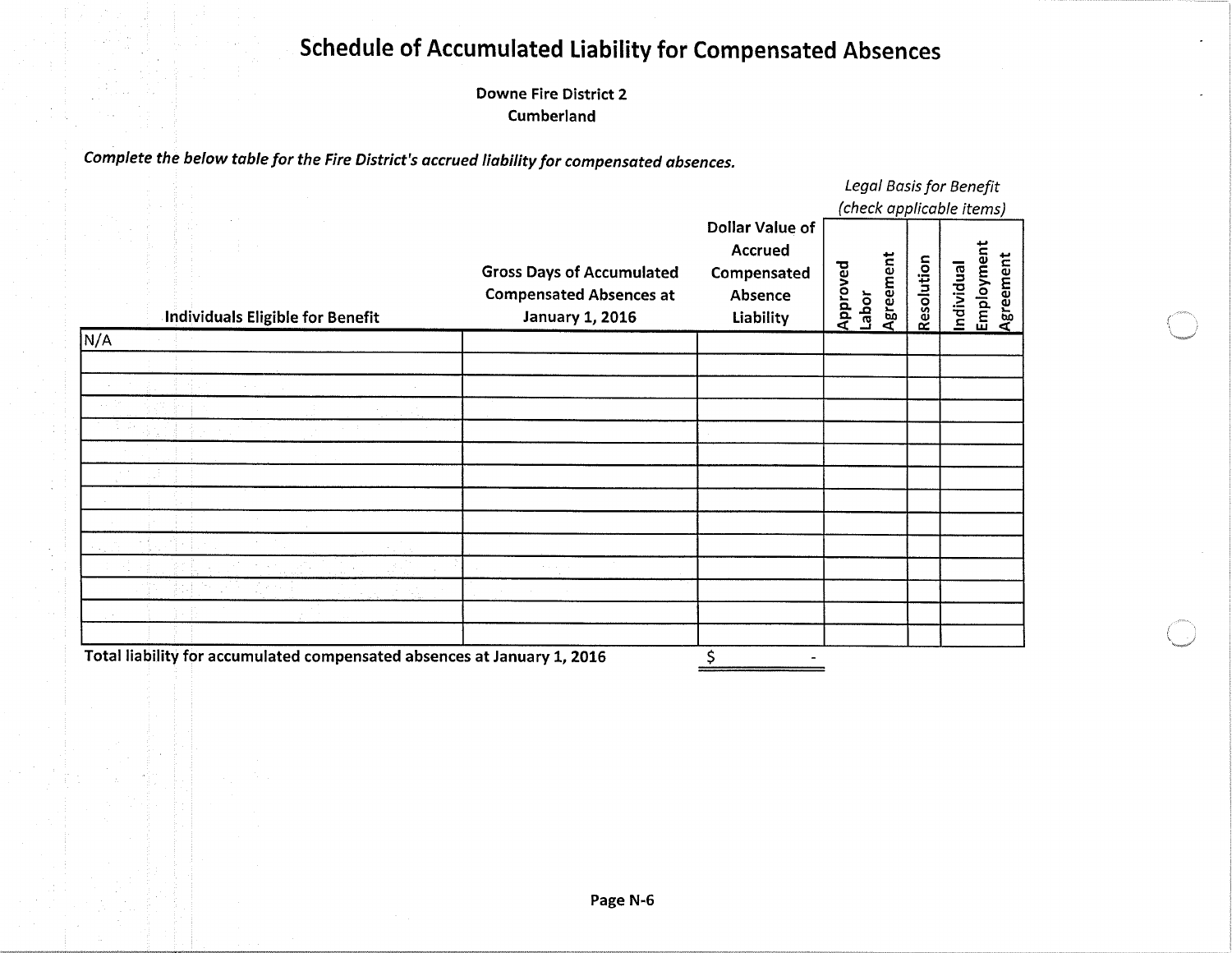## 2017 FIRE DISTRICT BUDGET

## **Financial Schedules Section**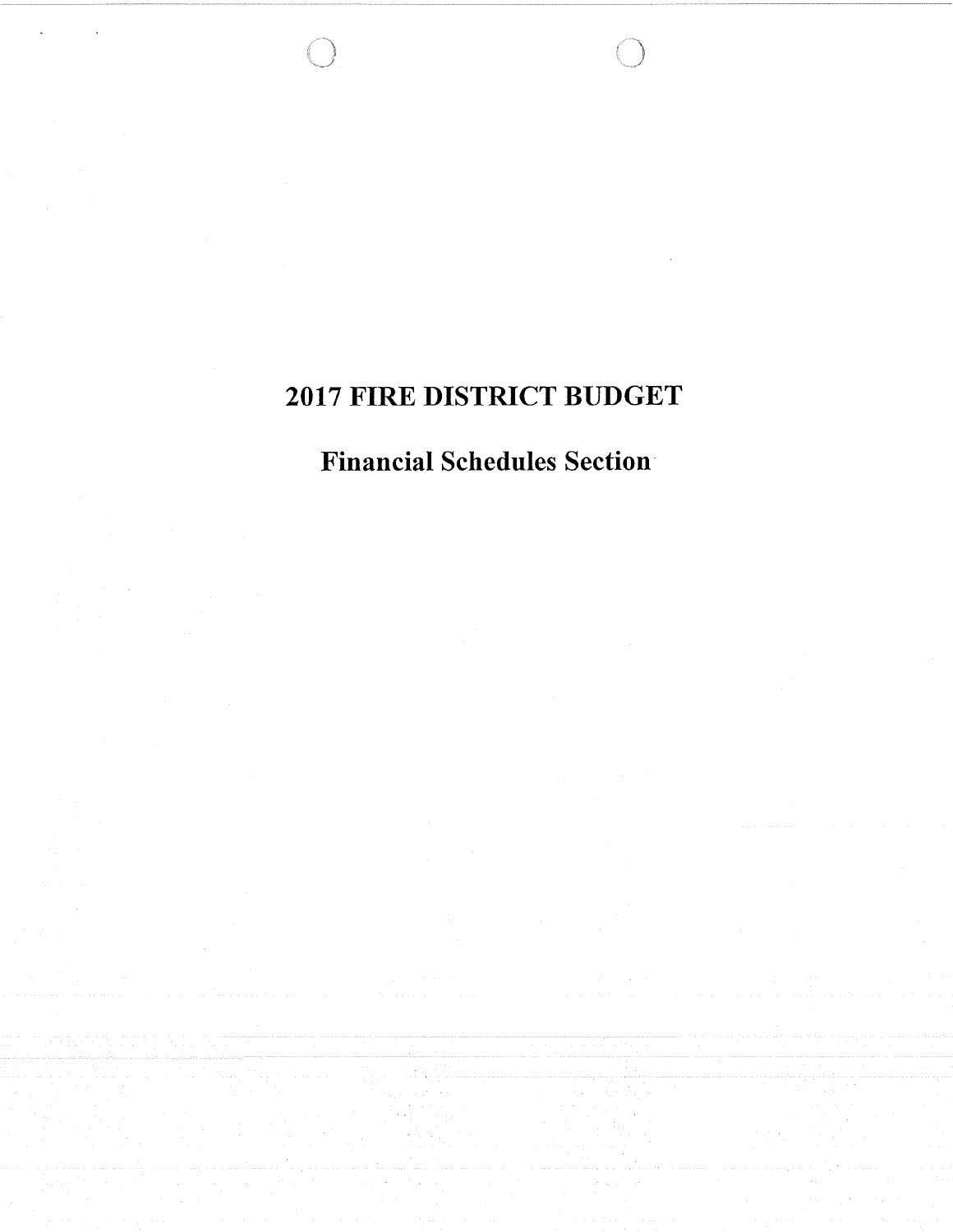#### Instructions:

lnput requested information in highlighted boxes only. lnformation input into yellow boxes will automatically fill throughout the rest of the workbook. Please round to the nearest whole dollar. No pennies.

The Levy Cap worksheets simplify data entry by having the user enter most data on support pages and some from this sheet. By filling in the highlighted cells on this page, each worksheet will reflect the information and automatically calculate the formulas on each individual worksheet.

 $\left(\begin{array}{c}\right.\end{array}\right)$ 

Enter the name of the fire district and county below. This will populate the name of the fire district and the county throughout the workbook.

Name of Fire District:<br>
County:<br>
County:<br>
County:<br>
County:

Cumberland

Levy Cap Calculation Summary

| \$<br>82,631 |
|--------------|
| 1,472        |
| 1,841        |
| 1,569        |
|              |
|              |
|              |
|              |
|              |
|              |
|              |
| 42,680,000   |
|              |
| 297,500      |
| \$0.194      |
| 0.19377814   |
|              |